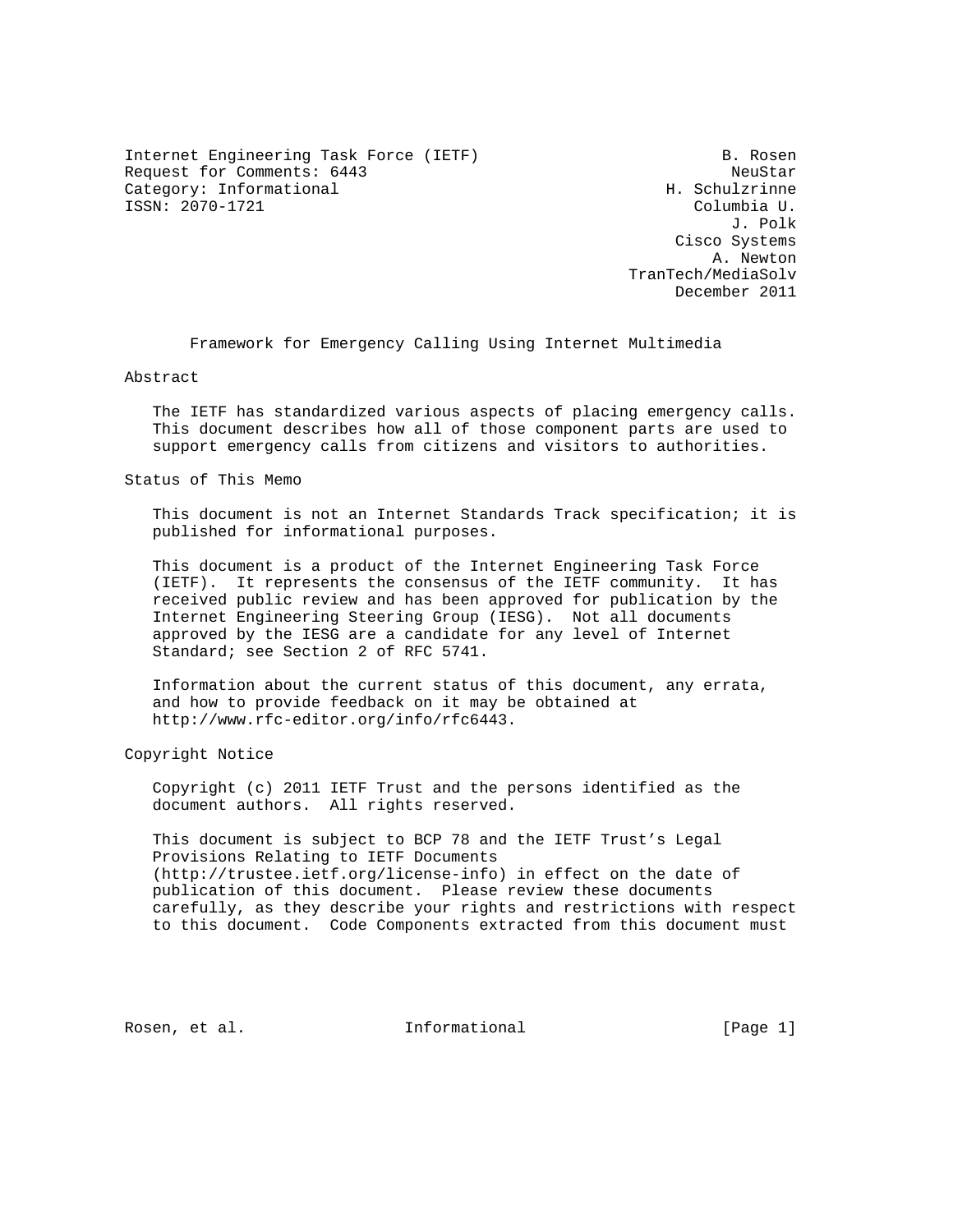include Simplified BSD License text as described in Section 4.e of the Trust Legal Provisions and are provided without warranty as described in the Simplified BSD License.

# Table of Contents

|    | 3. Overview of How Emergency Calls Are Placed  8                 |
|----|------------------------------------------------------------------|
|    | 4. Which Devices and Services Should Support Emergency Calls? 12 |
| 5. |                                                                  |
|    | 6. Location and Its Role in an Emergency Call 14                 |
|    | 6.1. Types of Location Information 16                            |
|    |                                                                  |
|    | 6.2.1. User-Entered Location Information 17                      |
|    | 6.2.2. Access Network "Wire Database" Location                   |
|    |                                                                  |
|    | 6.2.3. End System Measured Location Information 19               |
|    | 6.2.4. Network Measured Location Information 19                  |
|    | 6.3. Who Adds Location, Endpoint, or Proxy? 20                   |
|    | 6.4. Location and References to Location 20                      |
|    | 6.5. End System Location Configuration 21                        |
|    | 6.6. When Location Should Be Configured 22                       |
|    |                                                                  |
|    |                                                                  |
|    |                                                                  |
|    |                                                                  |
|    |                                                                  |
|    | 6.12. Location Format Conversion 26                              |
|    |                                                                  |
|    |                                                                  |
|    |                                                                  |
|    |                                                                  |
|    | 9.2. SIP Signaling Requirements for User Agents 30               |
|    | 9.3. SIP Signaling Requirements for Proxy Servers 30             |
|    |                                                                  |
|    |                                                                  |
|    |                                                                  |
|    |                                                                  |
|    |                                                                  |
|    |                                                                  |
|    |                                                                  |
|    |                                                                  |
|    |                                                                  |
|    |                                                                  |

Rosen, et al. 1nformational [Page 2]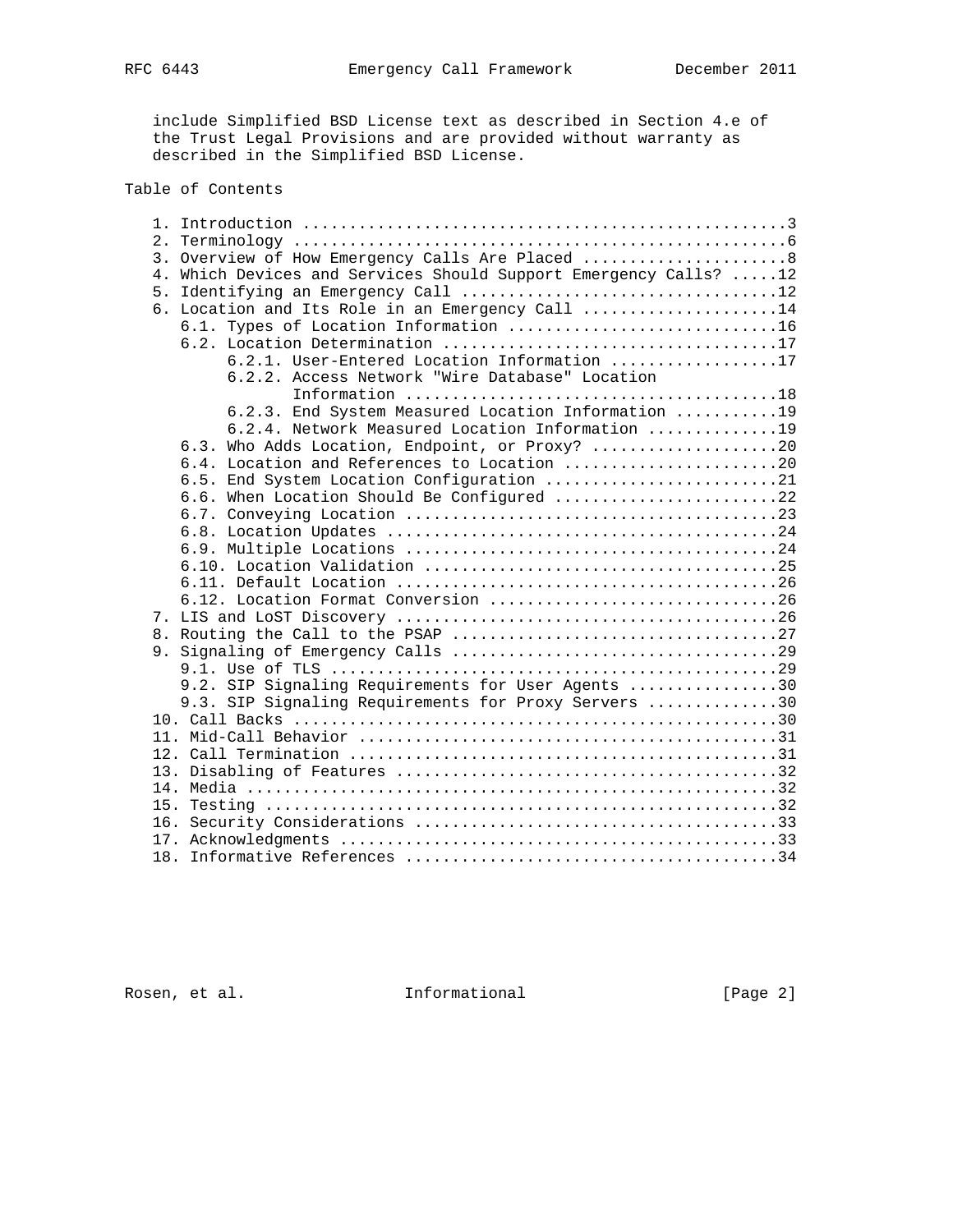# 1. Introduction

 Requesting help in an emergency using a communications device such as a telephone (landline or mobile) is an accepted practice in many parts of the world. As communications devices increasingly utilize the Internet to interconnect and communicate, users will expect to use such devices to request help. This document describes establishment of a communications session by a user to a "Public Safety Answering Point" (PSAP), that is, a call center established by response agencies to accept emergency calls. Such citizen-/ visitor-to-authority calls can be distinguished from those that are created by responders (authority-to-authority) using public communications infrastructure often involving some kind of priority access as defined in Emergency Telecommunications Service (ETS) in IP Telephony [RFC4190]. They can also be distinguished from emergency warning systems that are authority-to-citizen.

 Supporting emergency calling requires cooperation by a number of elements, their vendors, and service providers. This document discusses how end devices and applications create emergency calls, how access networks supply location for some of these devices, how service providers assist the establishment and routing, and how PSAPs receive calls from the Internet.

 The emergency response community will have to upgrade their facilities to support a wider range of communications services, but cannot be expected to handle wide variations in device and service capability. New devices and services are being made available that could be used to make a request for help that are not traditional telephones, and users are increasingly expecting to use them to place emergency calls. However, many of the technical advantages of Internet multimedia require re-thinking the traditional emergency calling architecture. This challenge also offers an opportunity to improve the operation of emergency calling technology, while potentially lowering its cost and complexity.

 It is beyond the scope of this document to enumerate and discuss all the differences between traditional (Public Switched Telephone Network) and IP-based telephony, but calling on the Internet is characterized by:

- o interleaving over the same infrastructure of a wider variety of services;
- o separation of the access provider from the application provider;
- o media other than voice (for example, video and text in several forms);

Rosen, et al. 10 methormational 100 methormational [Page 3]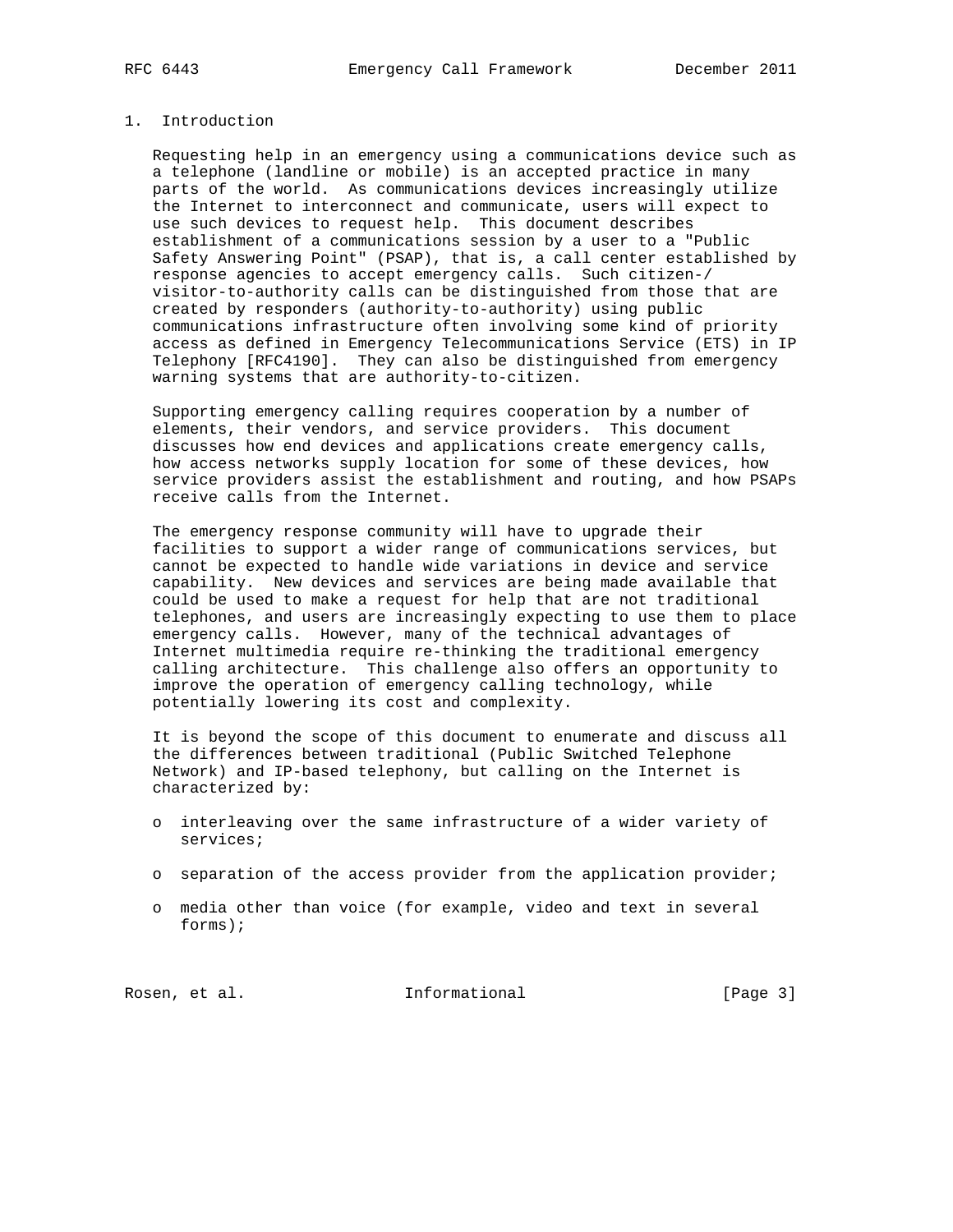o potential mobility of all end systems, including endpoints nominally thought of as fixed systems and not just those using radio access technology. For example, consider a wired phone connected to a router using a mobile data network such as Evolution Data Optimized (EV-DO) as an uplink.

 This document focuses on how devices using the Internet can place emergency calls and how PSAPs can handle Internet multimedia emergency calls natively, rather than describing how circuit-switched PSAPs can handle Voice over IP (VoIP) calls. In many cases, PSAPs making the transition from circuit-switched interfaces to packet switched interfaces may be able to use some of the mechanisms described here, in combination with gateways that translate packet switched calls into legacy interfaces, e.g., to continue to be able to use existing call taker equipment. There are many legacy telephone networks that will persist long after most systems have been upgraded to IP origination and termination of emergency calls. Many of these legacy systems route calls based on telephone numbers. Gateways and conversions between existing systems and newer systems defined by this document will be required. Since existing systems are governed primarily by local government regulations and national standards, the gateway and conversion details will be governed by national standards and thus are out of scope for this document.

 Existing emergency call systems are organized locally or nationally; there are currently few international standards. However, the Internet crosses national boundaries, and thus Internet standards are required. To further complicate matters, VoIP endpoints can be connected through tunneling mechanisms such as virtual private networks (VPNs). Tunnels can obscure the identity of the actual access network that knows the location. This significantly complicates emergency calling, because the location of the caller and the first element that routes emergency calls can be on different continents, with different conventions and processes for handling of emergency calls.

 The IETF has historically not created national variants of its standards. Thus, this document attempts to take into account best practices that have evolved for circuit-switched PSAPs, but it makes no assumptions on particular operating practices currently in use, numbering schemes, or organizational structures.

 This document discusses the use of the Session Initiation Protocol (SIP) [RFC3261] by PSAPs and calling parties. While other inter domain call signaling protocols may be used for emergency calling, SIP is ubiquitous and possesses the proper support of this use case. Only protocols such as H.323, XMPP/Jingle, ISUP, and SIP are suitable for inter-domain communications, ruling out Media Gateway Controller

Rosen, et al. 1nformational 1999 [Page 4]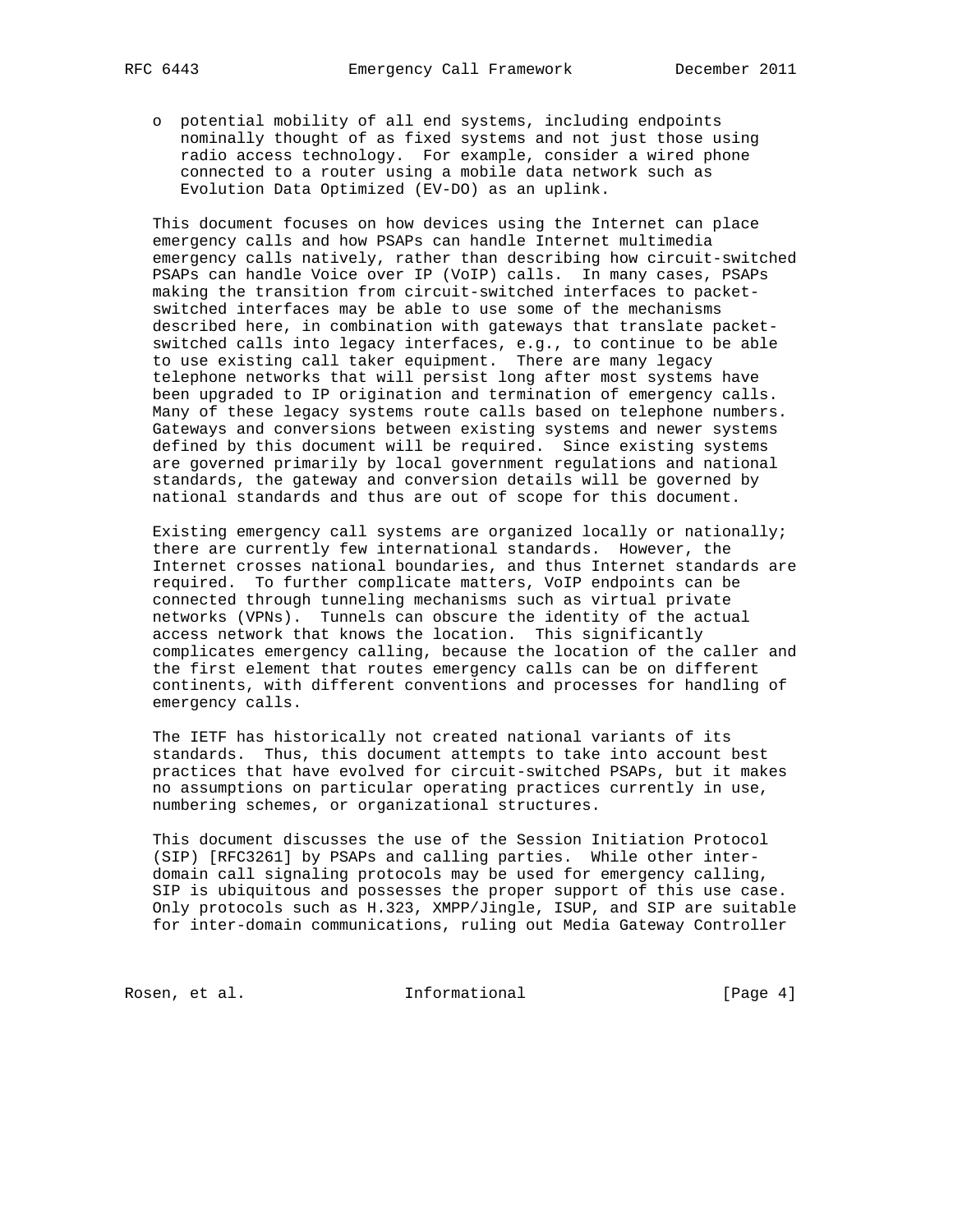protocols such as the Media Gateway Control Protocol (MGCP) or H.248/ Megaco. The latter protocols can be used by the enterprise or carrier placing the call, but any such call would reach the PSAP through a media gateway controller, similar to how inter-domain VoIP calls would be placed. Other signaling protocols may also use protocol translation to communicate with a SIP-enabled PSAP. Peer to-peer SIP (p2psip) is not considered in this document.

 Existing emergency services rely exclusively on voice and conventional text telephony ("TTY") media streams. However, more choices of media offer additional ways to communicate and evaluate the situation as well as to assist callers and call takers in making and handling emergency calls, respectively. For example, instant messaging and video could improve the ability to communicate and evaluate the situation and to provide appropriate instruction prior to arrival of emergency crews. Thus, the architecture described here supports the creation of sessions of any media type, negotiated between the caller and PSAP using existing SIP mechanisms [RFC3264].

 This document focuses on the case in which all three steps in the emergency calling process -- location configuration, call routing, and call placement -- can be and are performed by the calling endpoint, with the endpoint's Access Service Provider supporting the process by providing location information. In this case, calls may be routed via an application-layer Communications Service Provider (e.g., a Voice Service Provider) but need not be. The underlying protocols can also be used to support other models in which parts of the process are delegated to the Communications Service Provider. This document does not address in detail either these models or interoperability issues between them and the model described here.

 Since this document is a framework document, it does not include normative behavior. [PHONEBCP] describes the best current practice for this subject and contains normative language for devices as well as access and calling network elements.

 Supporting emergency calling does not require any specialized SIP header fields, request methods, status codes, message bodies, or event packages, but it does require that existing mechanisms be used in certain specific ways, as described below. User agents (UAs) unaware of the recommendations in this document may be able to place emergency calls, but functionality may be impaired. For example, if the UA does not implement the location mechanisms described, an emergency call may not be routed to the correct PSAP, and if the caller is unable to supply his exact location, dispatch of emergency responders may be delayed. Suggested behavior for both endpoints and servers is provided.

Rosen, et al. 100 mm and 111 mm and 111 mm and 12 mm and 12 mm and 12 mm and 12 mm and 12 mm and 12 mm and 12 mm and 12 mm and 12 mm and 12 mm and 12 mm and 12 mm and 12 mm and 12 mm and 12 mm and 12 mm and 12 mm and 12 mm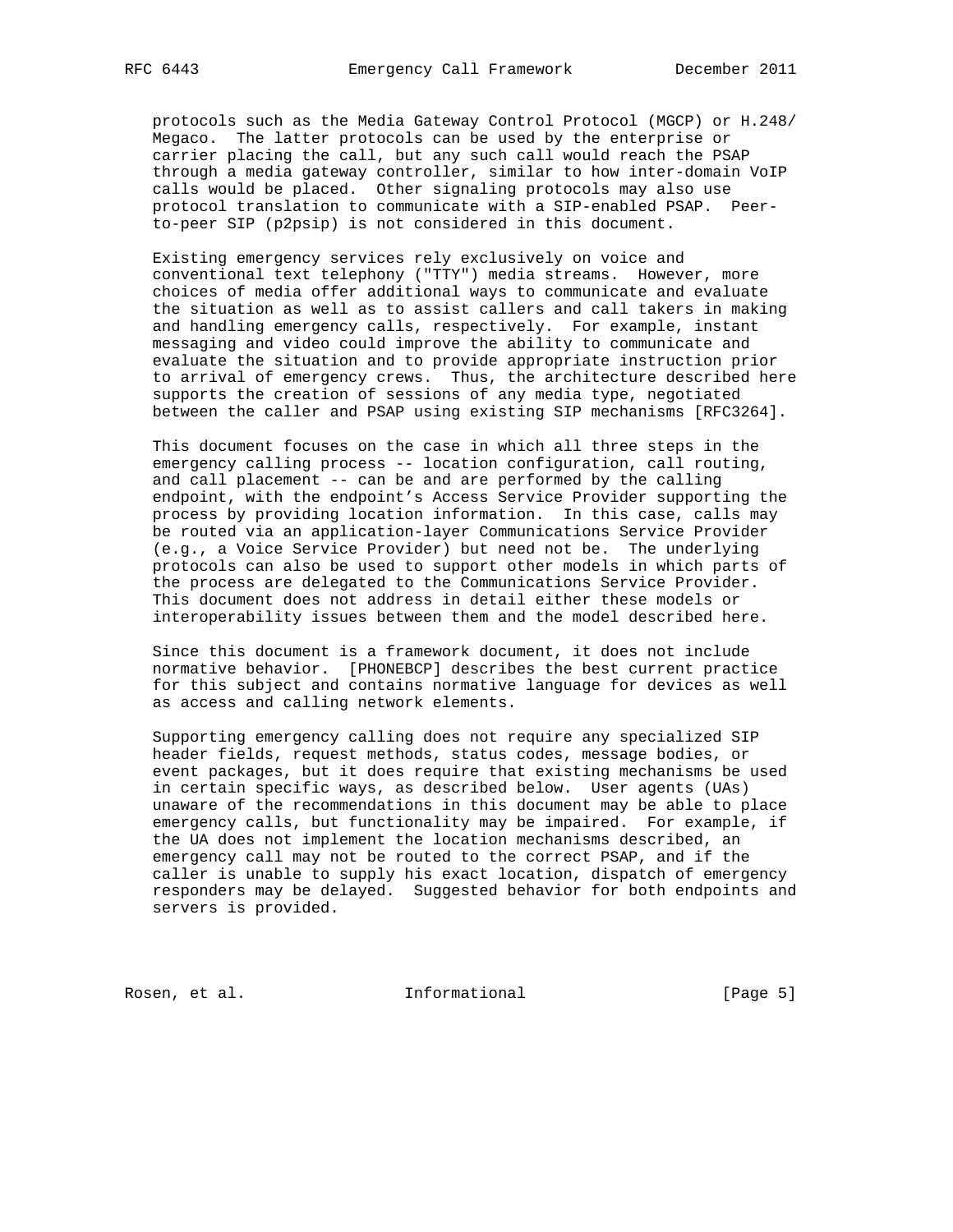From the point of view of the PSAP, three essential elements characterize an emergency call:

- o The call is routed to the most appropriate PSAP, based primarily on the location of the caller.
- o The PSAP must be able to automatically obtain the location of the caller with sufficient accuracy to dispatch a responder to help the caller.
- o The PSAP must be able to re-establish a session to the caller if for any reason the original session is disrupted.
- 2. Terminology

 This document uses terms from [RFC3261], [RFC5222], and [RFC5012]. In addition, the following terms are used:

- Access network: The access network supplies IP packet service to an endpoint. Examples of access networks include digital subscriber lines (DSLs), cable modems, IEEE 802.11, WiMaX, enterprise local area networks, and cellular data networks.
- Confidence: Confidence is an estimate indicating how sure the measuring system is that the actual location of the endpoint is within the bounds defined by the uncertainty value, expressed as a percentage. For example, a value of 90% indicates that the actual location is within the uncertainty nine times out of ten.
- Dispatch location: The dispatch location is the location used for dispatching responders to the person in need of assistance. The dispatch location must be sufficiently precise to easily locate the caller; typically, it needs to be more accurate than the routing location.
- Location configuration: During location configuration, an endpoint learns its physical location.
- Location Configuration Protocol (LCP): A protocol used by an endpoint to learn its location.
- Location conveyance: Location conveyance delivers location information to another element.

Rosen, et al. 100 mm informational 100 mm informational [Page 6]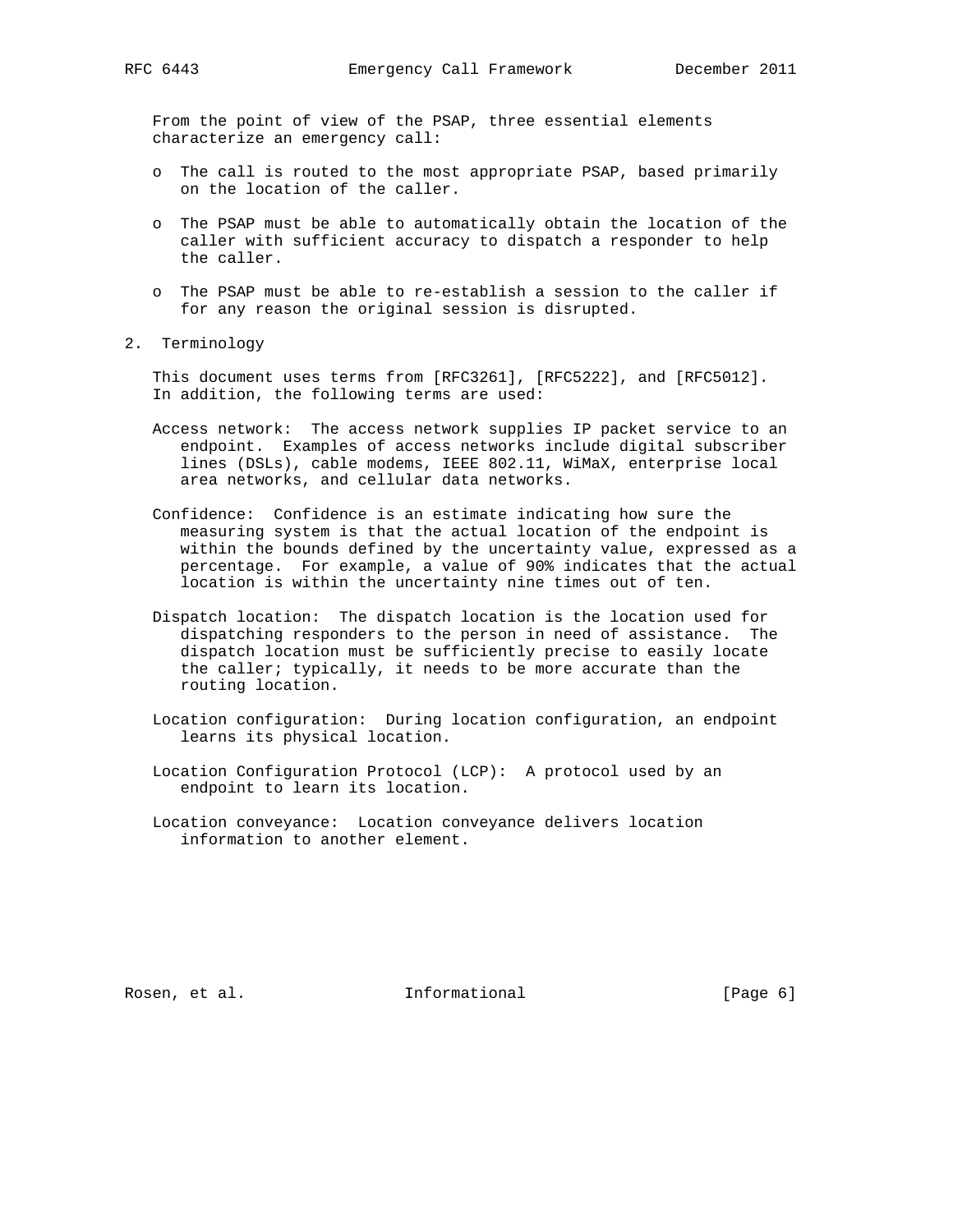- Location determination: Location determination finds where an endpoint is physically located. For example, the endpoint may contain a Global Navigation Satellite System (GNSS) receiver used to measure its own location or the location may be determined by a network administrator using a wiremap database.
- Location Information Server (LIS): A Location Information Server stores location information for retrieval by an authorized entity.
- Mobile device: A mobile device is a user agent that may change its physical location and possibly its network attachment point during an emergency call.
- National Emergency Number Association (NENA): The National Emergency Number Association is an organization of professionals to "foster the technological advancement, availability and implementation of a universal emergency telephone number system in North America". It develops emergency calling specifications and procedures.
- Nomadic device (user): A nomadic user agent is connected to the network temporarily, for relatively short durations, but does not move significantly during the emergency call. Examples include a laptop using an IEEE 802.11 hotspot or a desk IP phone that is moved occasionally from one cubicle to another.
- Physical location: A physical location describes where a person or device is located in physical space, described by a coordinate system. It is distinguished from the network location, described by a network address.
- Public Safety Answering Point (PSAP): A PSAP is a call center that answers emergency calls.
- Routing location: The routing location of a device is used for routing an emergency call and may not be as precise as the dispatch location.
- Stationary device: An stationary device is not mobile and is connected to the network at a fixed, long-term-stable physical location. Examples include home PCs or pay phones.
- Uncertainty: Uncertainty is an estimate, expressed in a unit of length, indicating the diameter of a circle that contains the endpoint with the probability indicated by the confidence value.

Rosen, et al. 100 mm informational 100 mm informational [Page 7]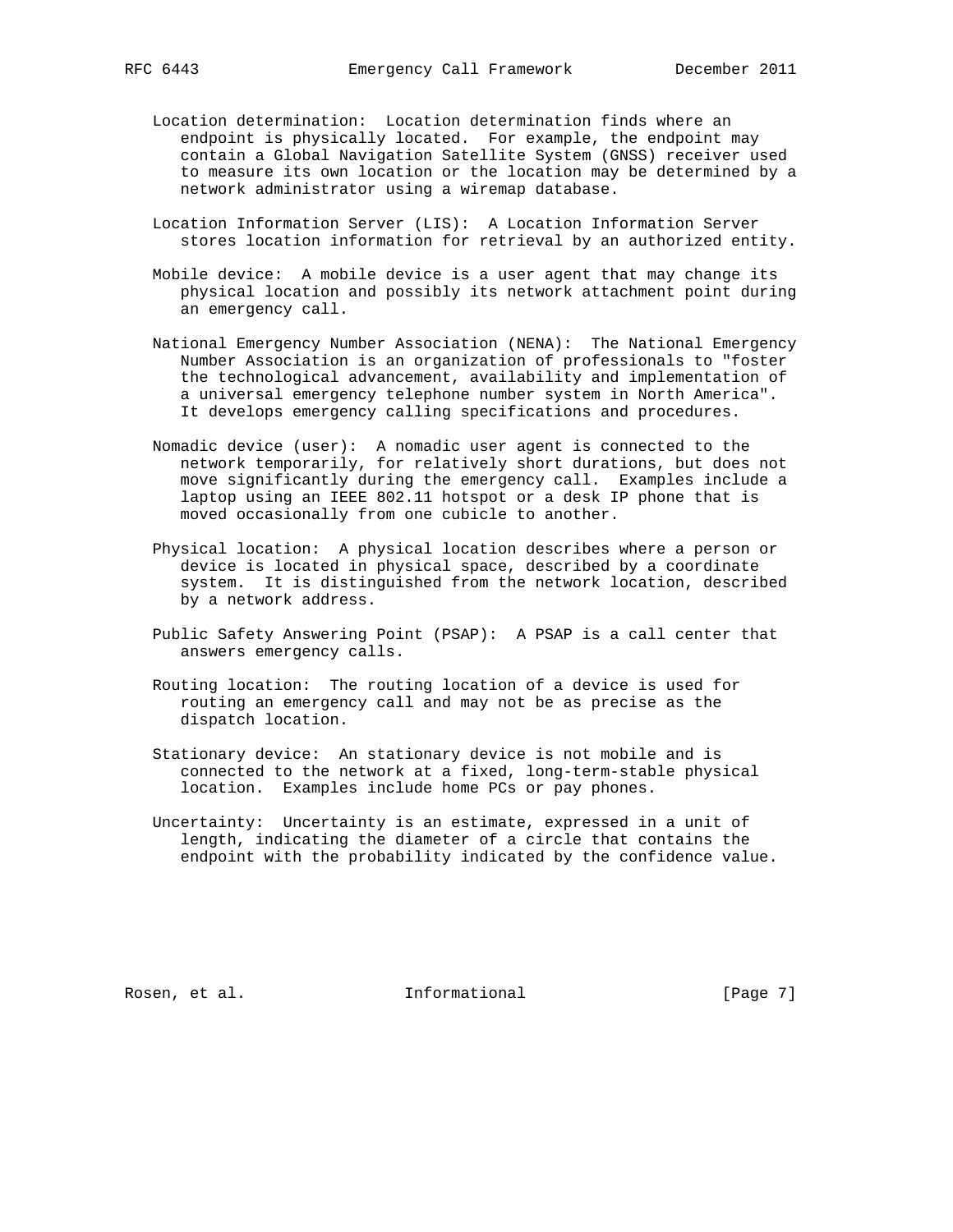# 3. Overview of How Emergency Calls Are Placed

 An emergency call can be distinguished (Section 5) from any other call by a unique service URN [RFC5031] that is placed in the call setup signaling when a home or visited emergency dial string is detected. Because emergency services are local to specific geographic regions, a caller obtains his location (Section 6) prior to making emergency calls. To get this location, either a form of measuring, for example, GNSS (Section 6.2.3) is deployed or the endpoint is configured (Section 6.5) with its location from the access network's Location Information Server (LIS) using a Location Configuration Protocol (LCP). The location is conveyed (Section 6.7) in the SIP signaling with the call. The call is routed (Section 8) based on location using the Location-to-Service Translation (LoST) protocol [RFC5222], which maps a location to a set of PSAP URIs. Each URI resolves to a PSAP or an Emergency Services Routing Proxy (ESRP) that serves as an incoming proxy for a group of PSAPs. The call arrives at the PSAP with the location included in the INVITE request.

 The following is a quick overview for a typical Ethernet-connected telephone using SIP signaling. It illustrates one set of choices for various options presented later in this document.

- o The phone "boots" and connects to its access network.
- o The phone gets location via a Location Configuration Protocol (LCP), for example, from the DHCP server in civic [RFC4776] and/or geo [RFC6225] forms, a HTTP-Enabled Location Delivery (HELD) server [RFC5985] or the first-level switch's Link-Layer Discovery Protocol (LLDP) server [LLDP].
- o The phone obtains the local emergency dial string(s) from the LoST [RFC5222] server for its current location. It also receives and caches the PSAP URI obtained from the LoST server.
- o Some time later, the user places an emergency call. The phone recognizes an emergency call from the dial strings and uses the "urn:service:sos" [RFC5031] URN to mark an emergency call.
- o It refreshes its location via DHCP and updates the PSAP's URI by querying the LoST mapping server with its location.
- o It puts its location in the SIP INVITE request in a Geolocation header [RFC6442] and forwards the call using its normal outbound call processing, which commonly involves an outbound proxy.

Rosen, et al. 100 mm and 111 mm and 111 mm and 12 mm and 12 mm and 12 mm and 12 mm and 12 mm and 12 mm and 12 mm and 12 mm and 12 mm and 12 mm and 12 mm and 12 mm and 12 mm and 12 mm and 12 mm and 12 mm and 12 mm and 12 mm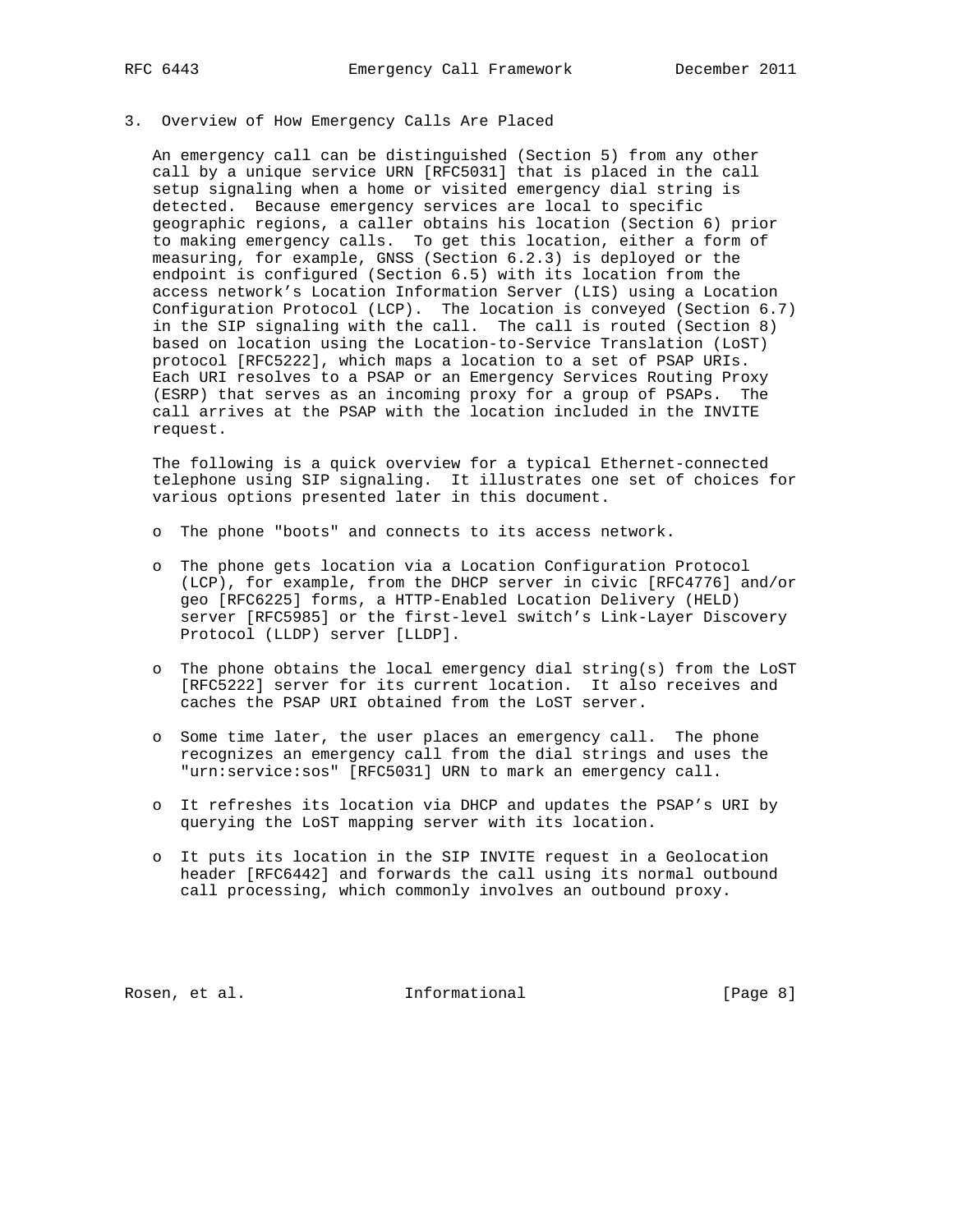- o The proxy recognizes the call as an emergency call and routes the call using normal SIP routing mechanisms to the URI specified.
- o The call routing commonly traverses an incoming proxy server (ESRP) in the emergency services network. That proxy then routes the call to the PSAP.
- o The call is established with the PSAP and mutually agreed upon media streams are created.
- o The location of the caller is displayed to the call taker.



Configuration Servers

Figure 1: Emergency Call Component Topology

Rosen, et al. 1nformational 1999 [Page 9]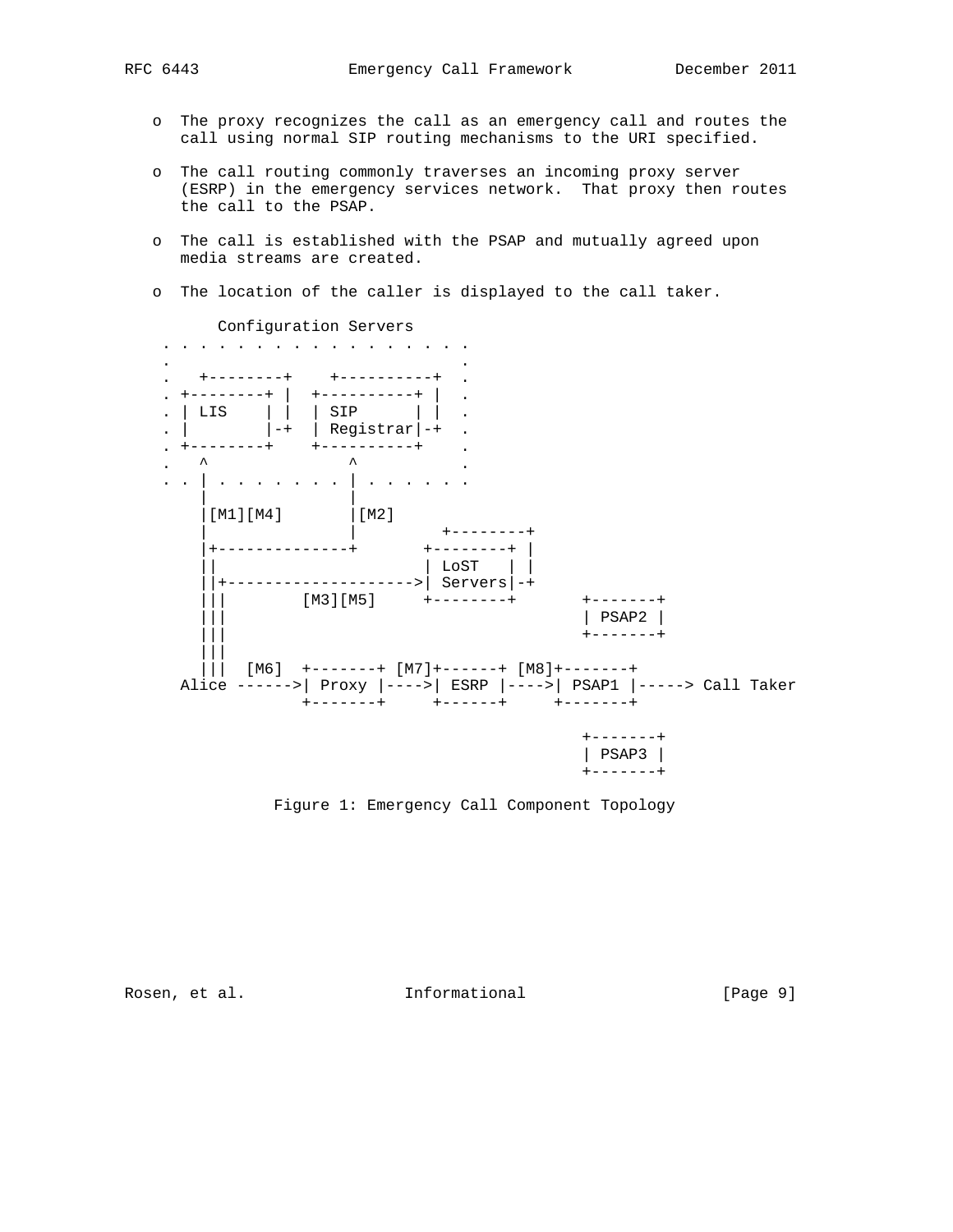The typical message flow for this example using Alice as the caller:

- [M1] Alice -> LIS: LCP Request(s) (ask for location) LIS -> Alice: LCP Reply(s) (replies with location)
	- [M2] Alice -> Registrar: SIP REGISTER Registrar -> Alice: SIP 200 OK (REGISTER)
	- [M3] Alice -> LoST Server: Initial LoST Query (contains location) Lost Server -> Alice: Initial LoST Response (contains PSAP-URI and dial string)

Some time later, Alice dials or otherwise initiates an emergency call:

- [M4] Alice -> LIS: LCP Request (updates location) LIS -> Alice: LCP Reply (replies with location)
- [M5] Alice -> LoST Server: Update LoST Query (contains location) Lost Server -> Alice: LoST Response (contains PSAP-URI) [M6] Alice -> Outgoing Proxy: SIP INVITE (contains service URN,
- Location and PSAP URI)
- [M7] Outgoing Proxy -> ESRP: SIP INVITE (contains service URN, Location and PSAP URI)

 [M8] ESRP -> PSAP: SIP INVITE (contains service URN, Location and PSAP URI)

 The 200 OK response is propagated back from the PSAP to Alice and the ACK response is propagated from Alice to the PSAP.

Figure 2: Message Flow

 Figure 1 shows emergency call component topology and the text above shows call establishment. These include the following components:

- o Alice the user of a UA that places the emergency call.
- o Configuration servers Servers providing Alice's UA its IP address and other configuration information, perhaps including location-by-value or location-by-reference. Configuration servers also may include a SIP registrar for Alice's UA. Most SIP UAs will register, so it will be a common scenario for UAs that make emergency calls to be registered with such a server in the originating calling network. In most cases, a UA would have to register in order for the PSAP to be able to call it back after an emergency call has been completed. All the configuration messages are labeled M1 through M3, but could easily require more than three messages to complete.

Rosen, et al. 10 methormational [Page 10]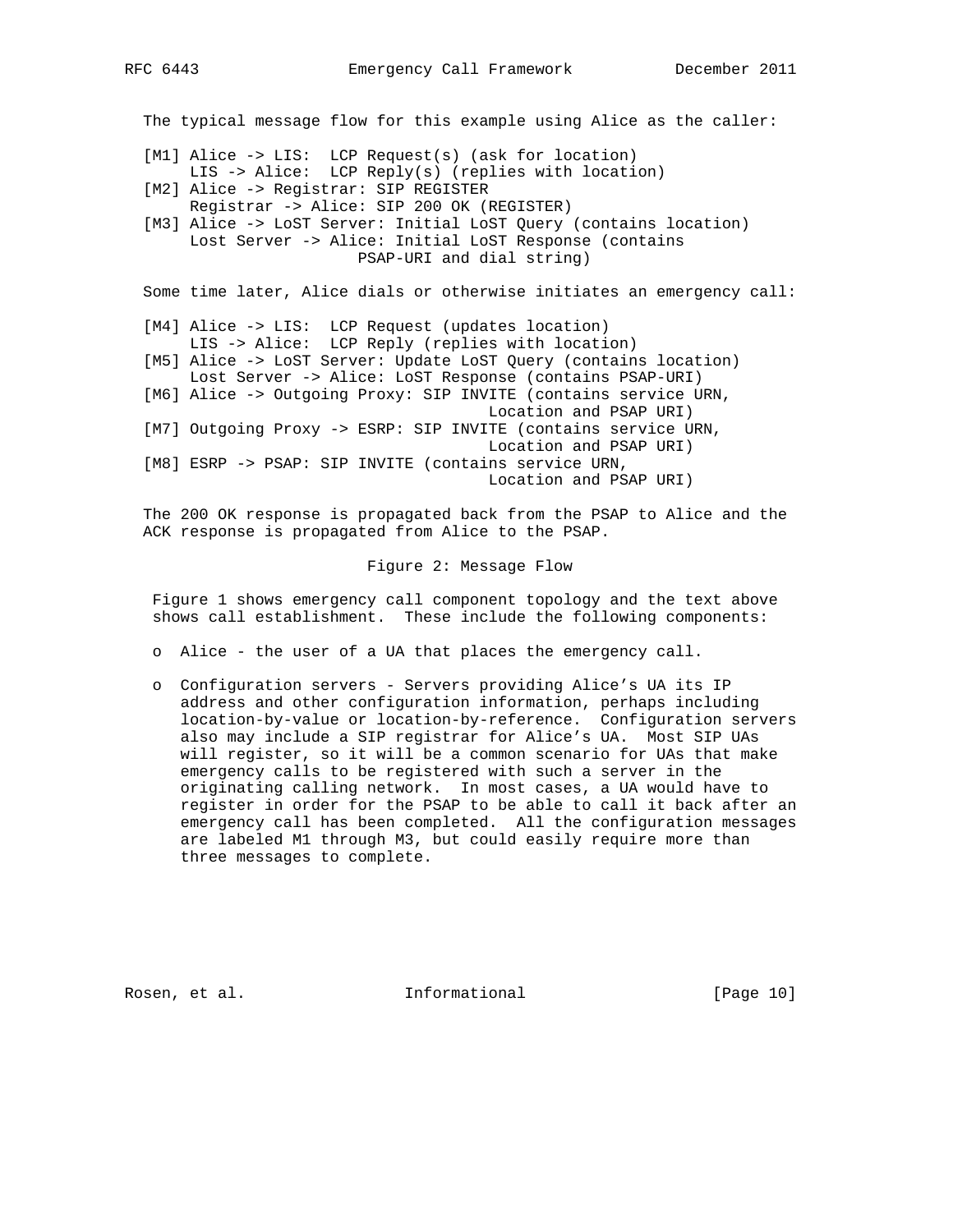- o LoST server Processes the LoST request for location plus a service URN to a PSAP-URI, either for an initial request from a UA or an in-call routing by the proxy server in the originating network, or possibly by an ESRP.
- o ESRP Emergency Services Routing Proxy, a SIP proxy server that is the incoming call proxy in the emergency services domain. The ESRP makes further routing decisions (e.g., based on PSAP state and the location of the caller) to choose the actual PSAP that handles the call. In some jurisdictions, this may involve another LoST query.
- o PSAP Emergency calls are answered at a Public Safety Answering Point, a call center.

 Generally, Alice's UA either has location configured manually, has an integral location measurement mechanism, or runs an LCP [M1] to obtain location from the access (broadband) network. Then, Alice's UA will most likely register [M2] with a SIP registrar. This allows her to be contacted by other SIP entities. Next, her UA will perform an initial LoST query [M3] to learn a URI for use if the LoST query fails during an emergency call or to use to test the emergency call mechanism. The LoST response contains the dial string for emergency calls appropriate for the location provided.

 At some time after her device has booted, Alice initiates an emergency call. She may do this by dialing an emergency dial string valid for her current ("local") location or for her "home" location.

 The UA recognizes either dial string. The UA attempts to refresh its location [M4], and with that location, to refresh the LoST mapping [M5], in order to get the most accurate information to use for routing the call. If the location request or the LoST request fails, or takes too long, the UA uses values it has cached.

 The UA creates a SIP INVITE [M6] request that includes the location. [RFC6442] defines a SIP Geolocation header that contains either a location-by-reference URI or a [RFC3986] "cid:" URL indicating where in the message body the location-by-value is.

 The INVITE message is routed to the ESRP [M7], which is the first inbound proxy for the emergency services domain. This message is then routed by the ESRP towards the most appropriate PSAP for Alice's location [M8], as determined by the location and other information.

 A proxy in the PSAP chooses an available call taker and extends the call to its UA.

Rosen, et al. 10. Informational [Page 11]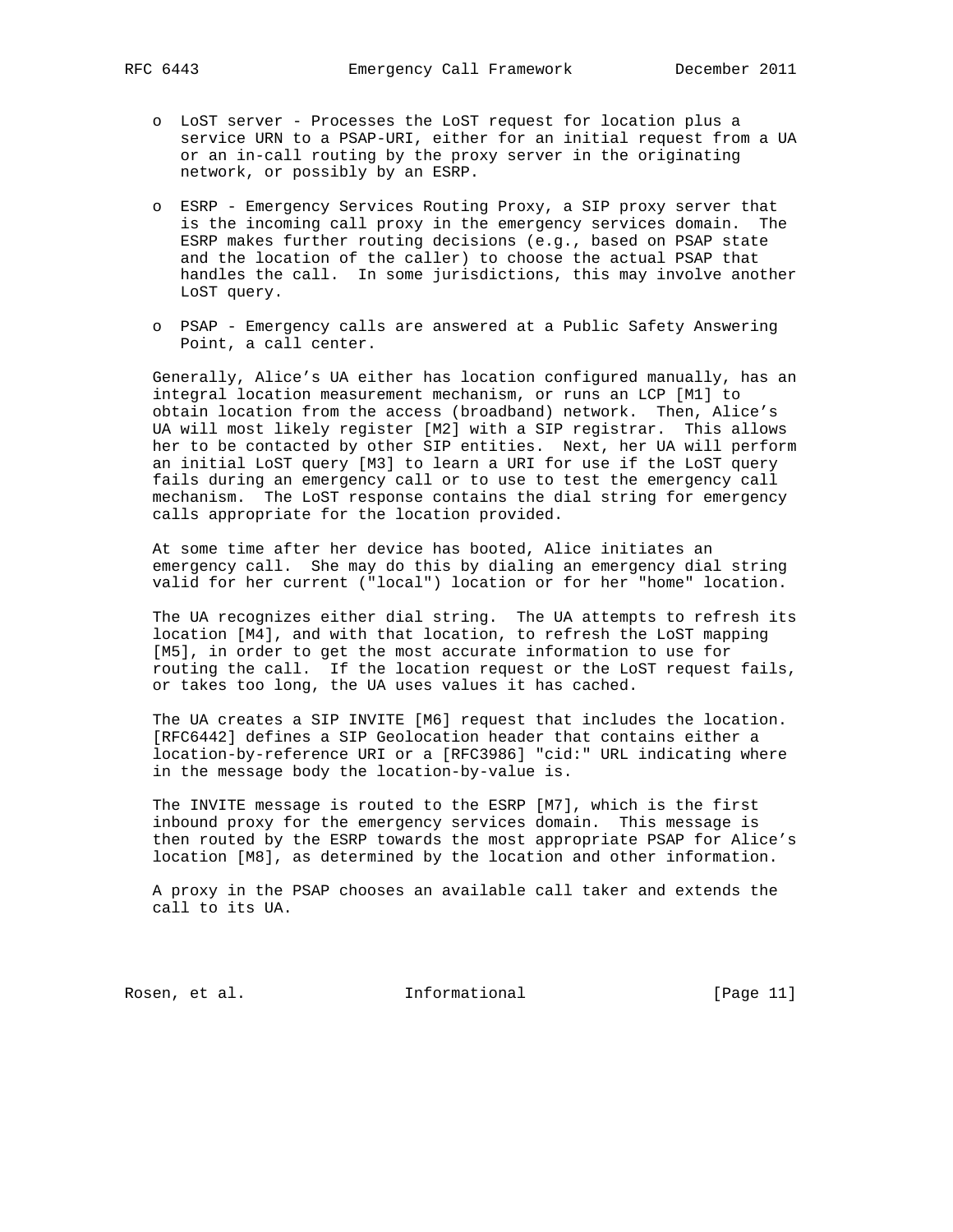The 200 OK response to the INVITE request traverses the path in reverse, from call taker UA to PSAP proxy to ESRP to originating network proxy to Alice's UA. The ACK request completes the call setup and the emergency call is established, allowing the PSAP call taker to talk to Alice about Alice's emergency.

## 4. Which Devices and Services Should Support Emergency Calls?

 Current PSAPs support voice calls and real-time text calls placed through PSTN facilities or systems connected to the PSTN. However, future PSAPs will support Internet connectivity and a wider range of media types and provide higher functionality. In general, if a user could reasonably expect to be able to place a call for help with the device, then the device or service should support emergency calling. Certainly, any device or service that looks like and works like a telephone (wired or mobile) should support emergency calling, but increasingly, users have expectations that other devices and services should work.

 Devices that create media sessions and exchange audio, video, and/or text and that have the capability to establish sessions to a wide variety of addresses and communicate over private IP networks or the Internet should support emergency calls.

 Traditionally, enterprise support of emergency calling is provided by the telephony service provider to the enterprise. In some more recent systems, the enterprise Private Branch Exchange (PBX) assists emergency calling by providing more fine-grained location in larger enterprises. In the future, the enterprise may provide the connection to emergency services itself, not relying on the telephony service provider.

## 5. Identifying an Emergency Call

 Using the PSTN, emergency help can often be summoned by dialing a nationally designated, widely known number, regardless of where the telephone was purchased. The appropriate number is determined by the infrastructure to which the telephone is connected. However, this number differs between localities, even though it is often the same for a country or region, as it is in many countries in the European Union. In some countries, there is only one uniform digit sequence that is used for all types of emergencies. In others, there are several sequences that are specific to the type of responder needed, e.g., one for police, another for fire. For end systems, on the other hand, it is desirable to have a universal identifier, independent of location, to allow the automated inclusion of location

Rosen, et al. 10. Informational [Page 12]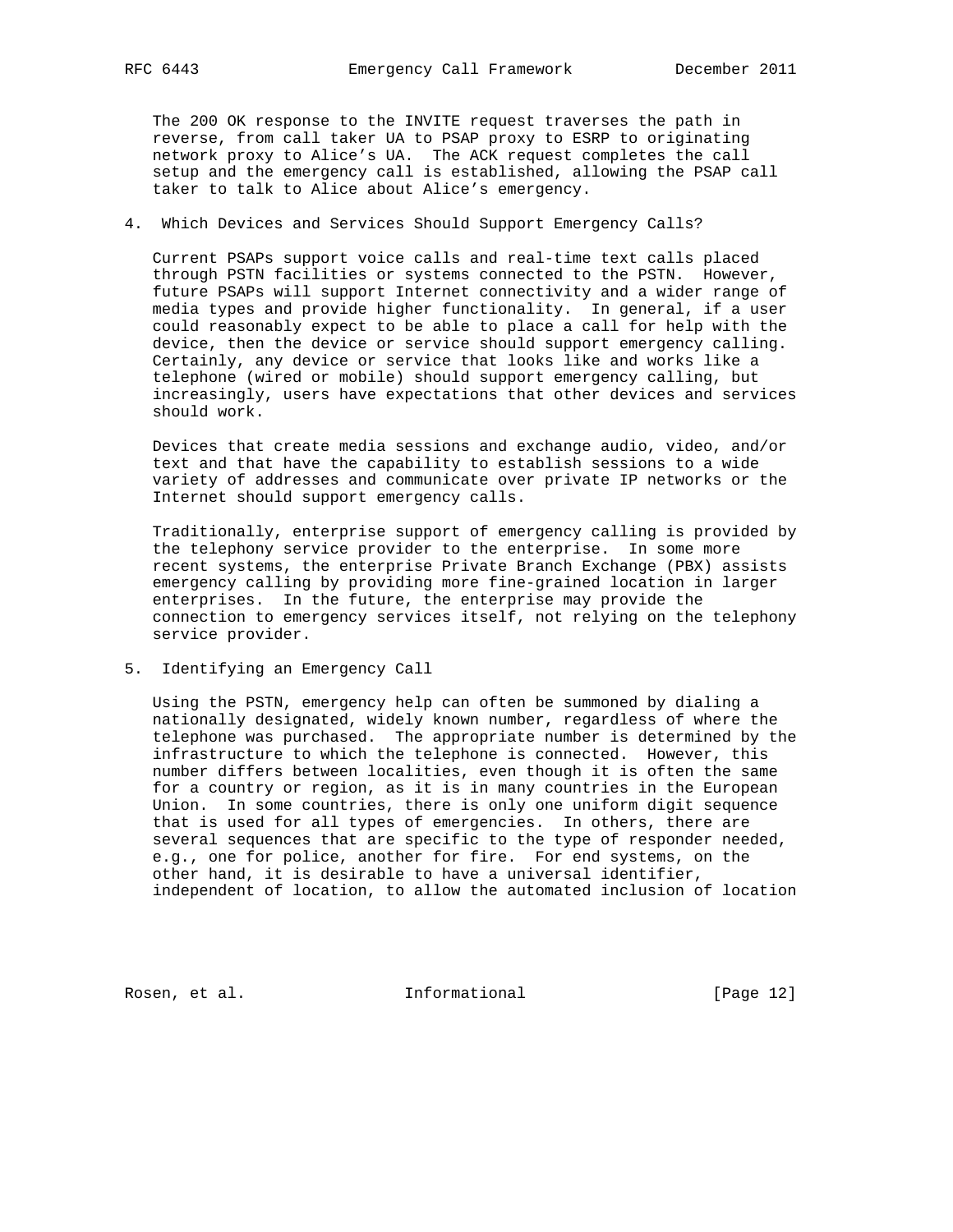information and to allow the device and other entities in the call path to perform appropriate processing within the signaling protocol in an emergency call setup.

 Since no such universal identifier existed, the overall emergency calling architecture described here defines common emergency call URNs [RFC5031]. When all emergency services use a single number, the URN is "urn:service:sos". Users are not expected to "dial" an emergency URN. Rather, appropriate emergency dial strings are translated to corresponding service URNs, carried in the Request-URI of the INVITE request. Such translation is best done by the endpoint, because, among other reasons, emergency calls convey location in the signaling but non-emergency calls normally do not. If the device recognizes the emergency call, it can include location, if known. A signaling intermediary (proxy server) can also recognize emergency dial strings if the endpoint fails to do so.

 For devices that are mobile or nomadic, an issue arises of whether the home or visited dial strings should be used. Many users would prefer that their home dialing sequences work no matter where they are. However, local laws and regulations may require that the visited dialing sequence(s) work. Therefore, the visited dial string must work. Devices may have a way to be configured or learn home dial strings.

 LoST [RFC5222] provides the mechanism for obtaining the dialing sequences for a given location. LoST servers must return dial strings for emergency services. If the endpoint does not support the translation of dial strings to service URNs, the dialing sequence from the endpoint to its proxy is represented as a dial string [RFC4967] and the outgoing proxy must recognize the dial string and translate it to the equivalent service URN. To determine the local emergency dial string, the proxy needs the location of the endpoint. This may be difficult in situations where the user can roam or be nomadic. Endpoint recognition of emergency dial strings is therefore preferred. If a service provider is unable to guarantee that it can correctly determine local emergency dial strings, wherever its subscribers may be, then it is required that the endpoint do the recognition.

 Note: The emergency call practitioners consider it undesirable to have a single-button emergency call user interface element. These mechanisms tend to result in a very high rate of false or accidental emergency calls. In order to minimize this issue, practitioners recommend that devices should only initiate emergency calls based on entry of specific emergency call dial strings. Speed dial mechanisms may effectively create single-button emergency call invocation and practitioners recommend they not be permitted.

Rosen, et al. 10. Informational [Page 13]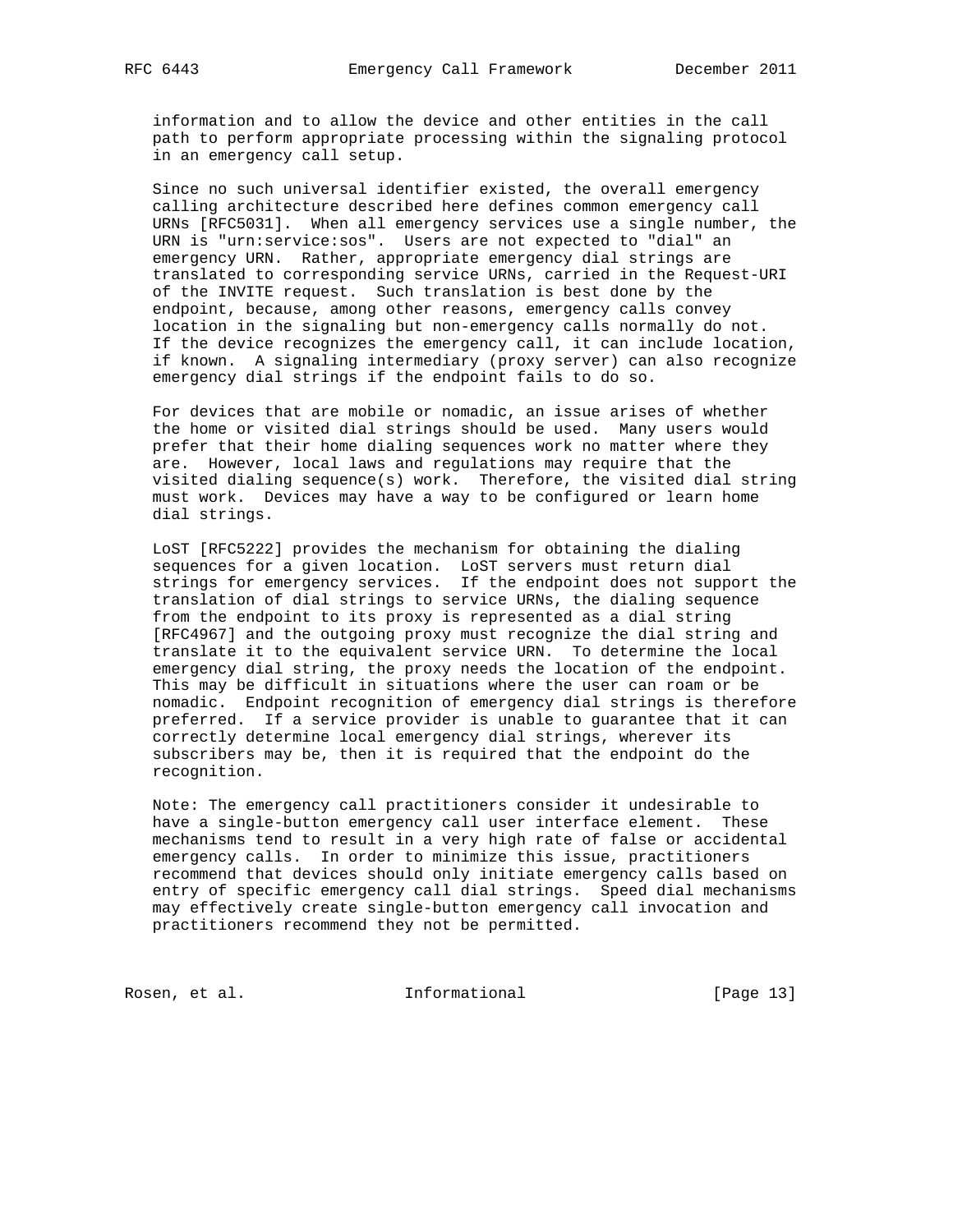#### 6. Location and Its Role in an Emergency Call

 Location is central to the operation of emergency services. Location is used for two purposes in emergency call handling: routing of the call and dispatch of responders. It is frequently the case that the callers reporting an emergency are unable to provide a unique, valid location themselves. For this reason, location provided by the endpoint or the access network is needed. For practical reasons, each PSAP generally handles only calls for a certain geographic area, with overload arrangements between PSAPs to handle each others' calls. Other calls that reach it by accident must be manually re-routed (transferred) to the more appropriate PSAP, increasing call handling delay and the chance for errors. The area covered by each PSAP differs by jurisdiction, where some countries have only a small number of PSAPs, while others decentralize PSAP responsibilities to the level of counties or municipalities.

 In most cases, PSAPs cover at least a city or town, but there are some areas where PSAP coverage areas follow old telephone rate center boundaries and may straddle more than one city. Irregular boundaries are common, often due to historical reasons. Routing must be done based on actual PSAP service boundaries -- the closest PSAP, or the PSAP that serves the nominal city name provided in the location, may not be the correct PSAP.

 Accuracy of routing location is a complex subject. Calls must be routed quickly, but accurately, and location determination is often a time/accuracy trade-off, especially with mobile devices or self measuring mechanisms. If a more accurate routing location is not available, it is considered acceptable to base a routing decision on an accuracy equal to the area of one sector of a mobile cell site.

 Routing to the most appropriate PSAP is always based on the location of the caller, despite the fact that some emergency calls are placed on behalf of someone else, and the location of the incident is sometimes not the location of the caller. In some cases, there are other factors that enter into the choice of the PSAP that gets the call, such as time of day, caller media requests, language preference, and call load. However, location of the caller is the primary input to the routing decision.

 Many mechanisms used to locate a caller have a relatively long "cold start" time. To get a location accurate enough for dispatch may take as much as 30 seconds. This is too long to wait for emergencies. Accordingly, it is common, especially in mobile systems, to use a coarse location, for example, the cell site and sector serving the call, for call-routing purposes, and then to update the location when

Rosen, et al. 10 mm informational [Page 14]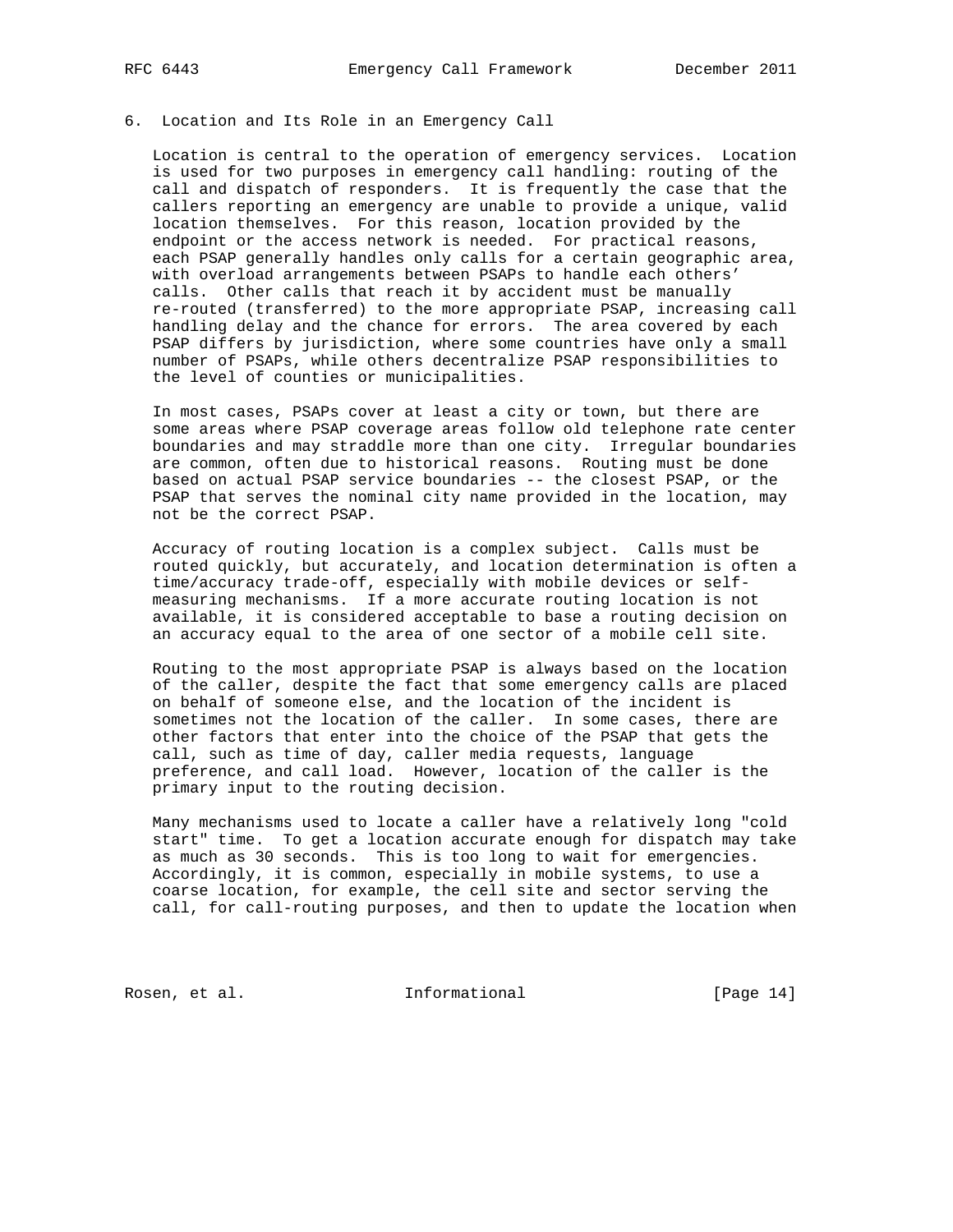a more precise value is known prior to dispatch. In this document, we use "routing location" and "dispatch location" when the distinction matters.

 Accuracy of dispatch location is sometimes determined by local regulation, and is constrained by available technology. The actual requirement is more stringent than available technology can deliver: It is required that a device making an emergency call close to the "demising" or separation wall between two apartments in a high-rise apartment building report location with sufficient accuracy to determine on what side of the wall it is. This implies perhaps a 3 cm accuracy requirement. As of the date of this memo, assisted GNSS uncertainty in mobile phones with 95% confidence cannot be relied upon to be less than hundreds of meters. As technology advances, the accuracy requirements for location will need to be tightened. Wired systems using wire-tracing mechanisms can provide location to a wall jack in specific room on a floor in a building, and may even specify a cubicle or even smaller resolution. As this discussion illustrates, emergency call systems demand the most stringent location accuracy available.

 In Internet emergency calling, where the endpoint is located is determined using a variety of measurement or wire-tracing methods. Endpoints may be configured with their own location by the access network. In some circumstances, a proxy server may insert location into the signaling on behalf of the endpoint. The location is mapped to the URI to send the call to, and the location is conveyed to the PSAP (and other elements) in the signaling. The terms "determination", "configuration", "mapping", and "conveyance" are used for specific aspects of location handling in IETF protocols. Likewise, we employ Location Configuration Protocols, Location Mapping Protocols, and Location Conveyance Protocols for these functions.

 This document provides guidance for generic network configurations with respect to location. It is recognized that unique issues may exist in some network deployments. The IETF will continue to investigate these unique situations and provide further guidance, if warranted, in future documents.

Rosen, et al. 10. Informational 1. [Page 15]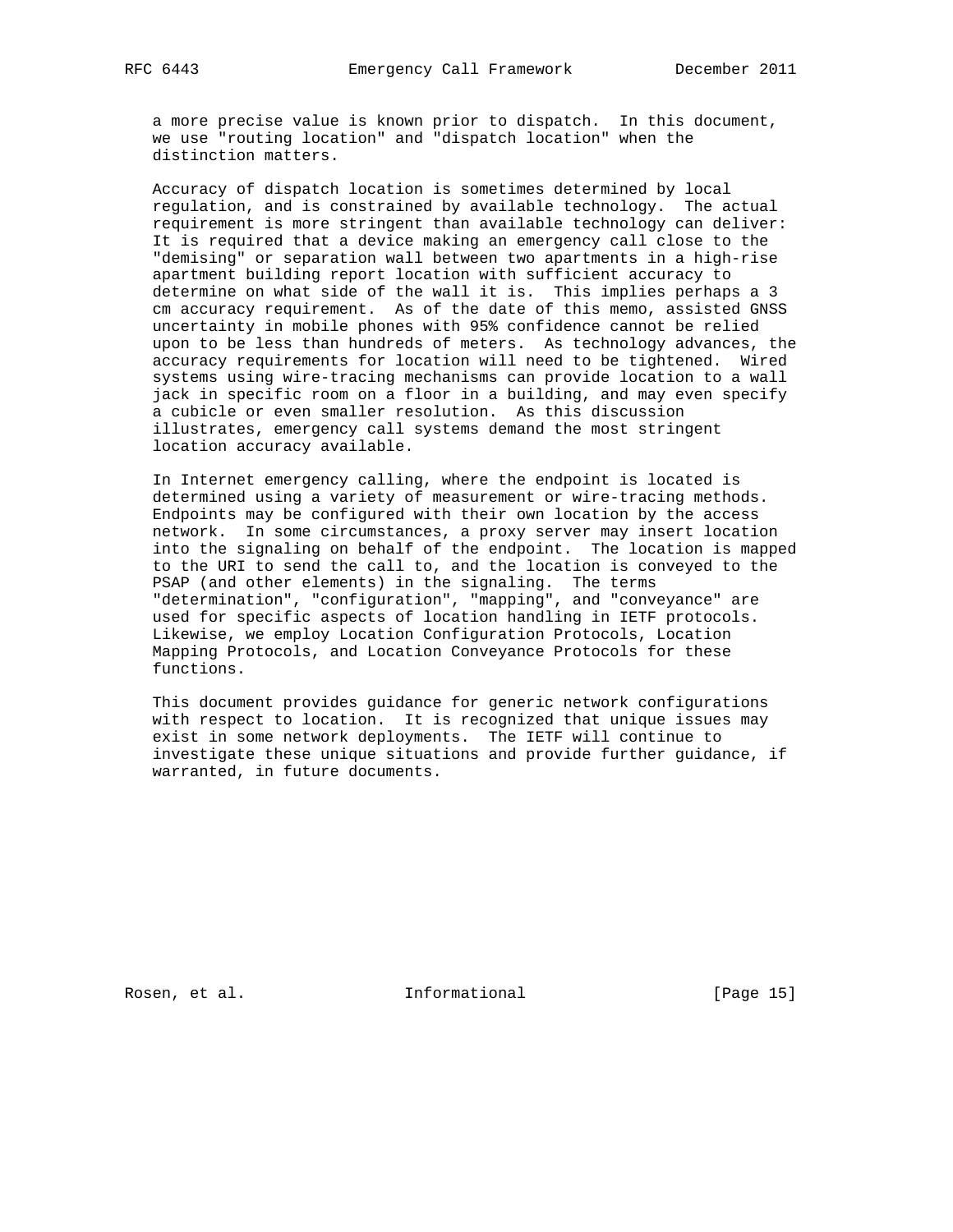## 6.1. Types of Location Information

Location can be specified in several ways:

 Civic: Civic location information describes the location of a person or object by a street address that corresponds to a building or other structure. Civic location may include more fine-grained location information such as floor, room, and cubicle. Civic information comes in two forms:

 "Jurisdictional" refers to a civic location using actual political subdivisions, especially for the community name.

 "Postal" refers to a civic location for mail delivery. The name of the post office sometimes does not correspond to the community name and a postal address may contain post office boxes or street addresses that do not correspond to an actual building. Postal addresses are generally unsuitable for emergency call dispatch because the post office conventions (for community name, for example) do not match those known by the responders. The fact that they are unique can sometimes be exploited to provide a mapping between a postal address and a civic address suitable to which to dispatch a responder. In IETF location protocols, there is an element (Postal Community Name) that can be included in a location to provide the post office name as well as the actual jurisdictional community name. There is also an element for a postal code. There is no other accommodation for postal addresses in these protocols.

- Geospatial (geo): Geospatial addresses contain longitude, latitude, and altitude information based on an understood datum and earth shape model (datum). While there have been many datums developed over time, most modern systems are using or moving towards the WGS84 [WGS84] datum.
- Cell tower/sector: Cell tower/sector is often used for identifying the location of a mobile handset, especially for routing of emergency calls. Cell tower and sectors identify the cell tower and the antenna sector that a mobile device is currently using. Traditionally, the tower location is represented as a point chosen to be within a certain PSAP service boundary that agrees to take calls originating from that tower/sector, and routing decisions are made on that point. Cell tower/sector information could also be represented as an irregularly shaped polygon of geospatial coordinates reflecting the likely geospatial location of the mobile device. Whatever representation is used must route correctly in the LoST database, where "correct" is determined by local PSAP management.

Rosen, et al. 10 methormational [Page 16]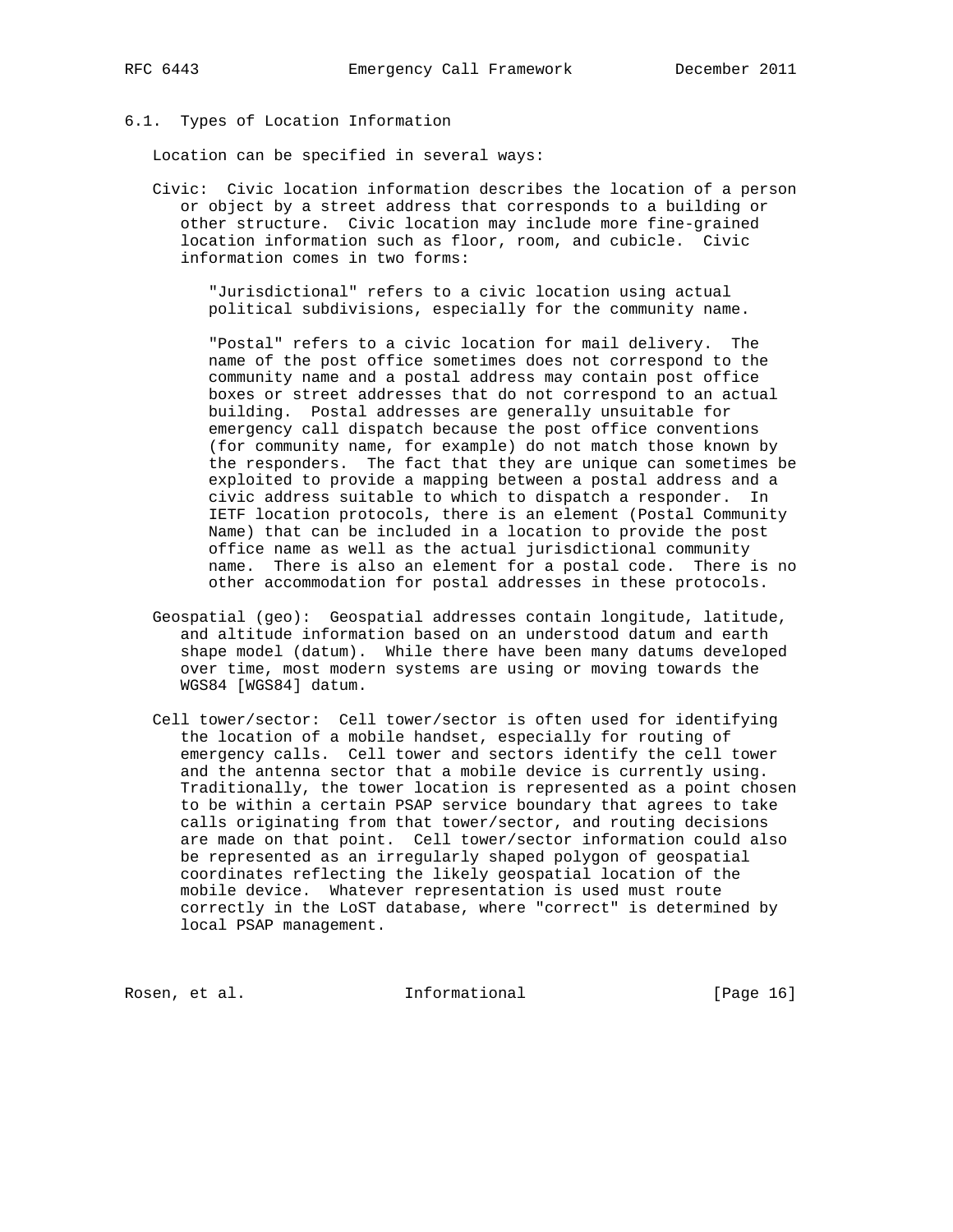In IETF protocols, both civic and geospatial forms are supported. The civic forms include both postal and jurisdictional fields. A cell tower/sector can be represented as a geo point or polygon or civic location. Other forms of location representation must be mapped into either a geo or civic value for use in emergency calls.

 For emergency call purposes, conversion of location information from civic to geo or vice versa prior to conveyance is not desirable. The location should be sent in the form it was determined. Conversion between geo and civic requires a database. Where PSAPs need to convert from whatever form they received to another for responder purposes, they have a suitable database. However, if a conversion is done before the PSAP's, and the database used is not exactly the same one the PSAP uses, the double conversion has a high probability of introducing an error.

6.2. Location Determination

 As noted above, location information can be entered by the user or installer of a device ("manual configuration"), measured by the end system, be delivered to the end system by some protocol or measured by a third party, and be inserted into the call signaling.

 In some cases, an entity may have multiple sources of location information, possibly some that are partially contradictory. This is particularly likely if the location information is determined both by the end system and a third party. Although self-measured location (e.g., GNSS) is attractive, location information provided by the access network could be much more accurate, and more reliable in some environments such as high-rise buildings in dense urban areas.

 The closer an entity is to the source of location, the more likely it is able to determine which location is most appropriate for a particular purpose when there is more than one location determination for a given endpoint. In emergency calling, the PSAP is the least likely to be able to appropriately choose which location to use when multiple conflicting locations are presented to it. While all available locations can be sent towards the PSAP, the order of the locations should be the sender's best attempt to guide the recipient of which one(s) to use.

6.2.1. User-Entered Location Information

 Location information can be maintained by the end user or the installer of an endpoint in the endpoint itself, or in a database.

Rosen, et al. 10. Informational [Page 17]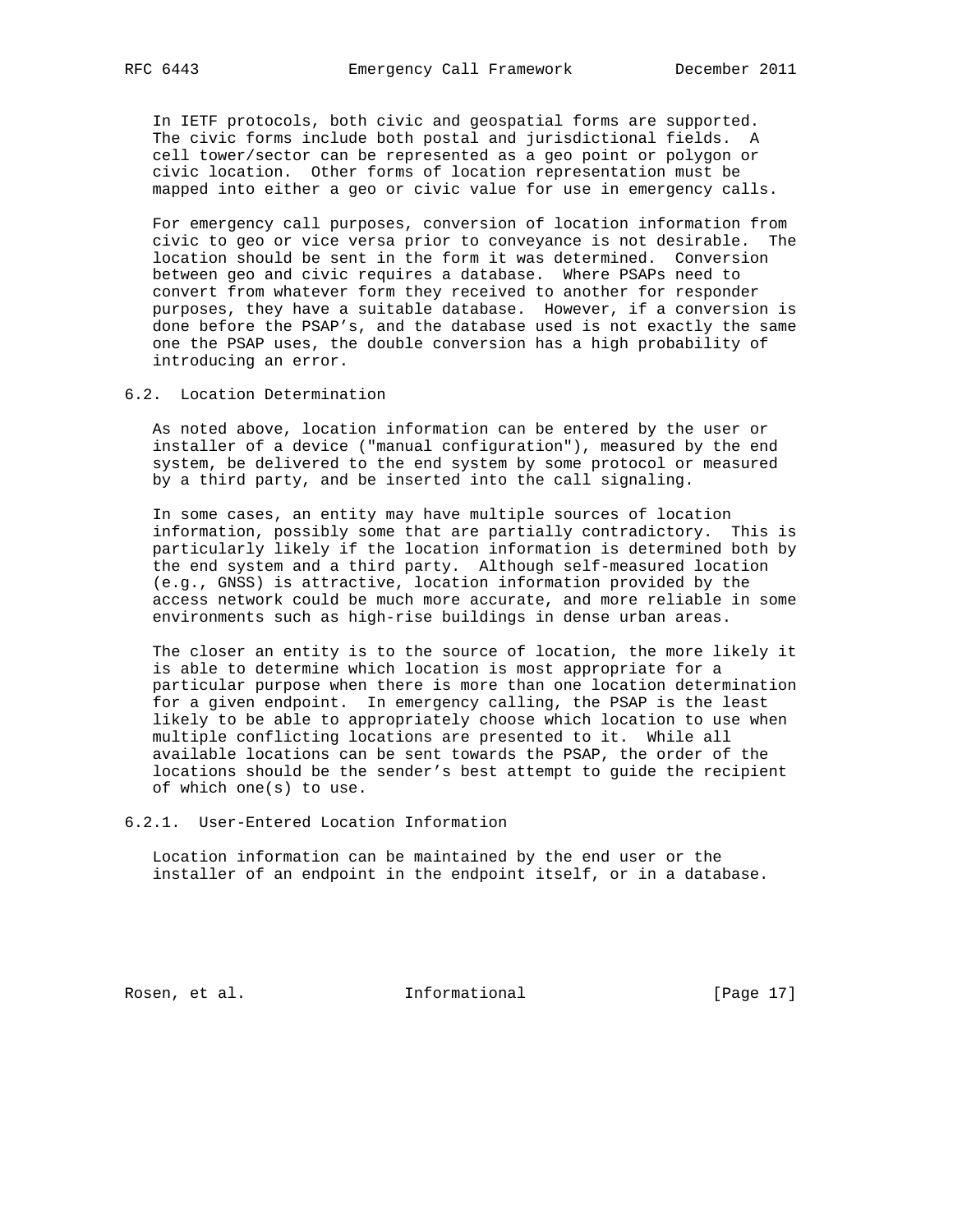Location information routinely provided by end users is almost always less reliable than measured or wire database information, as users may mistype location information or may enter civic address information that does not correspond to a recognized (i.e., valid, see Section 6.10) address. Users can forget to change the data when the location of a device changes.

 However, there are always a small number of cases where the automated mechanisms used by the access network to determine location fail to accurately reflect the actual location of the endpoint. For example, the user may deploy his own WAN behind an access network, effectively removing an endpoint some distance from the access network's notion of its location. To handle these exceptional cases, there must be some mechanism provided to manually provision a location for an endpoint by the user or by the access network on behalf of a user. The use of the mechanism introduces the possibility of users falsely declaring themselves to be somewhere they are not. However, this is generally not a problem in practice. Commonly, if an emergency caller insists that he is at a location different from what any automatic location determination system reports he is, responders will always be sent to the user's self-declared location.

6.2.2. Access Network "Wire Database" Location Information

 Location information can be maintained by the access network, relating some form of identifier for the end subscriber or device to a location database ("wire database"). In enterprise LANs, wiremap databases map Ethernet switch ports to building locations. In DSL installations, the local telephone carrier maintains a mapping of wire-pairs to subscriber addresses.

 Accuracy of location historically has been to a street-address level. However, this is not sufficient for larger structures. The Presence Information Data Format (PIDF) Location Object [RFC4119], extended by [RFC5139] and [RFC5491], permits interior building, floor, and room and even finer specification of location within a street address. When possible, interior location should be supported.

 The threshold for when interior location is needed is approximately 650 square meters. This value is derived from US fire brigade recommendations of spacing of alarm pull stations. However, interior space layout, construction materials, and other factors should be considered.

 Even for IEEE 802.11 wireless access points, wire databases may provide sufficient location resolution. The location of the access point as determined by the wiremap may be supplied as the location for each of the clients of the access point. However, this may not

Rosen, et al. 10. Informational [Page 18]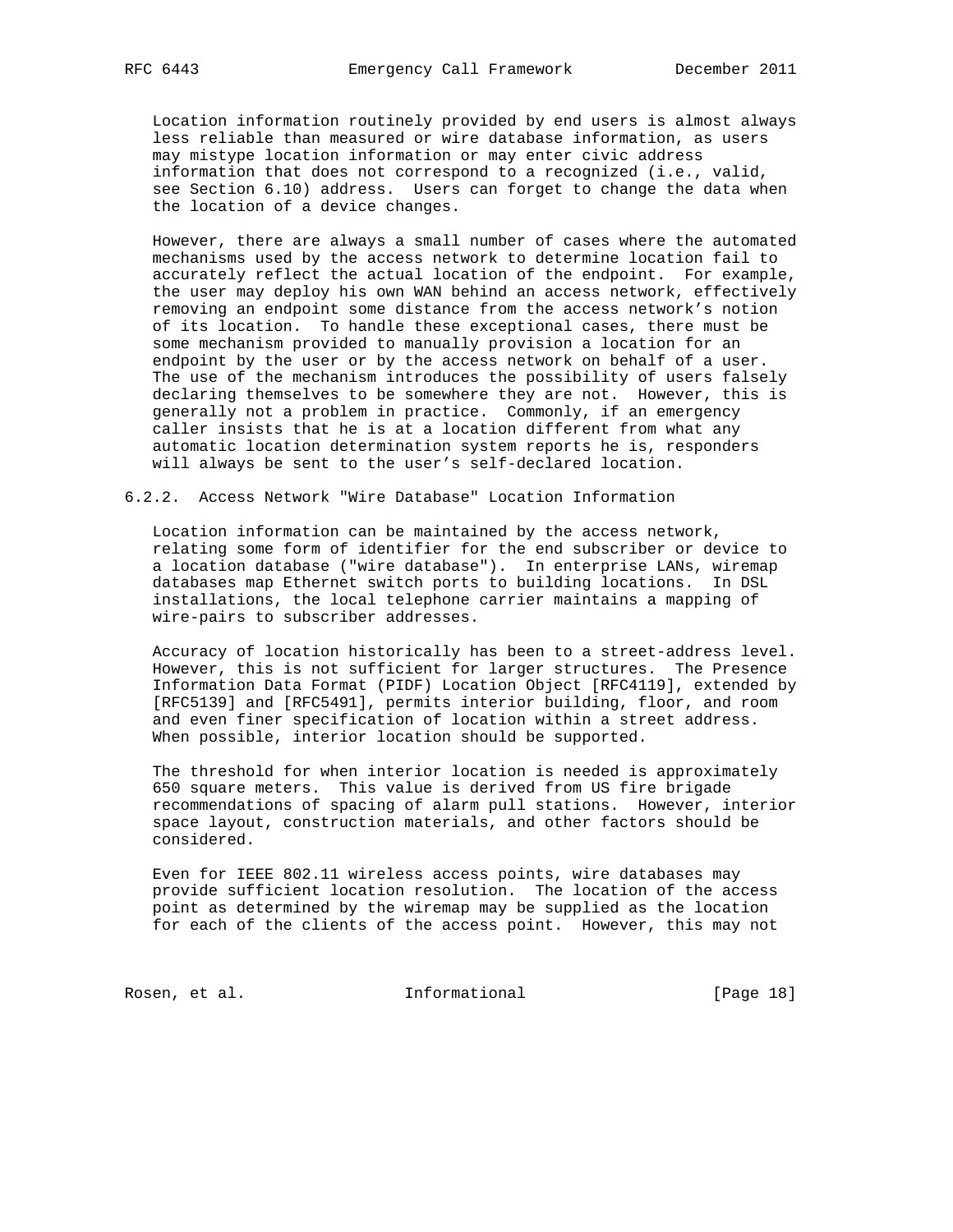be true for larger-scale systems such as IEEE 802.16 (WiMAX) and IEEE 802.22 that typically have larger cells than those of IEEE 802.11. The civic location of an IEEE 802.16 base station may be of little use to emergency personnel, since the endpoint could be several kilometers away from the base station.

 Wire databases are likely to be the most promising solution for residential users where a service provider knows the customer's service address. The service provider can then perform address validation (see Section 6.10), similar to the current system in some jurisdictions.

## 6.2.3. End System Measured Location Information

 Global Positioning System (GPS) and similar Global Navigation Satellite Systems (e.g., GLONAS and Galileo) receivers may be embedded directly in the end device. GNSS produces relatively high precision location fixes in open-sky conditions, but the technology still faces several challenges in terms of performance (time-to-fix and time-to-first-fix), as well as obtaining successful location fixes within shielded structures, or underground. It also requires all devices to be equipped with the appropriate GNSS capability. Many mobile devices require using some kind of "assist", that may be operated by the access network (A-GPS) or by a government (WAAS). A device may be able to use multiple sources of assist data.

 The GNSS satellites are active continuously; thus, location will always be available as long as the device can "see" enough satellites. However, mobile devices may not be able to afford the power levels required to keep the measuring system active. In such circumstances, when location is needed, the device has to start up the measurement mechanism. Typically, this takes tens of seconds, far too long to wait to be able to route an emergency call. For this reason, devices that have end system measured location mechanisms but need a cold start period lasting more than a couple seconds need another way to get a routing location. Typically, this would be a location associated with a radio link (cell tower/sector).

6.2.4. Network Measured Location Information

 The access network may locate end devices. Techniques include various forms of triangulation. Elements in the network infrastructure triangulate end systems based on signal strength, angle of arrival or time of arrival. Common mechanisms deployed include the following:

Rosen, et al. 10. Informational [Page 19]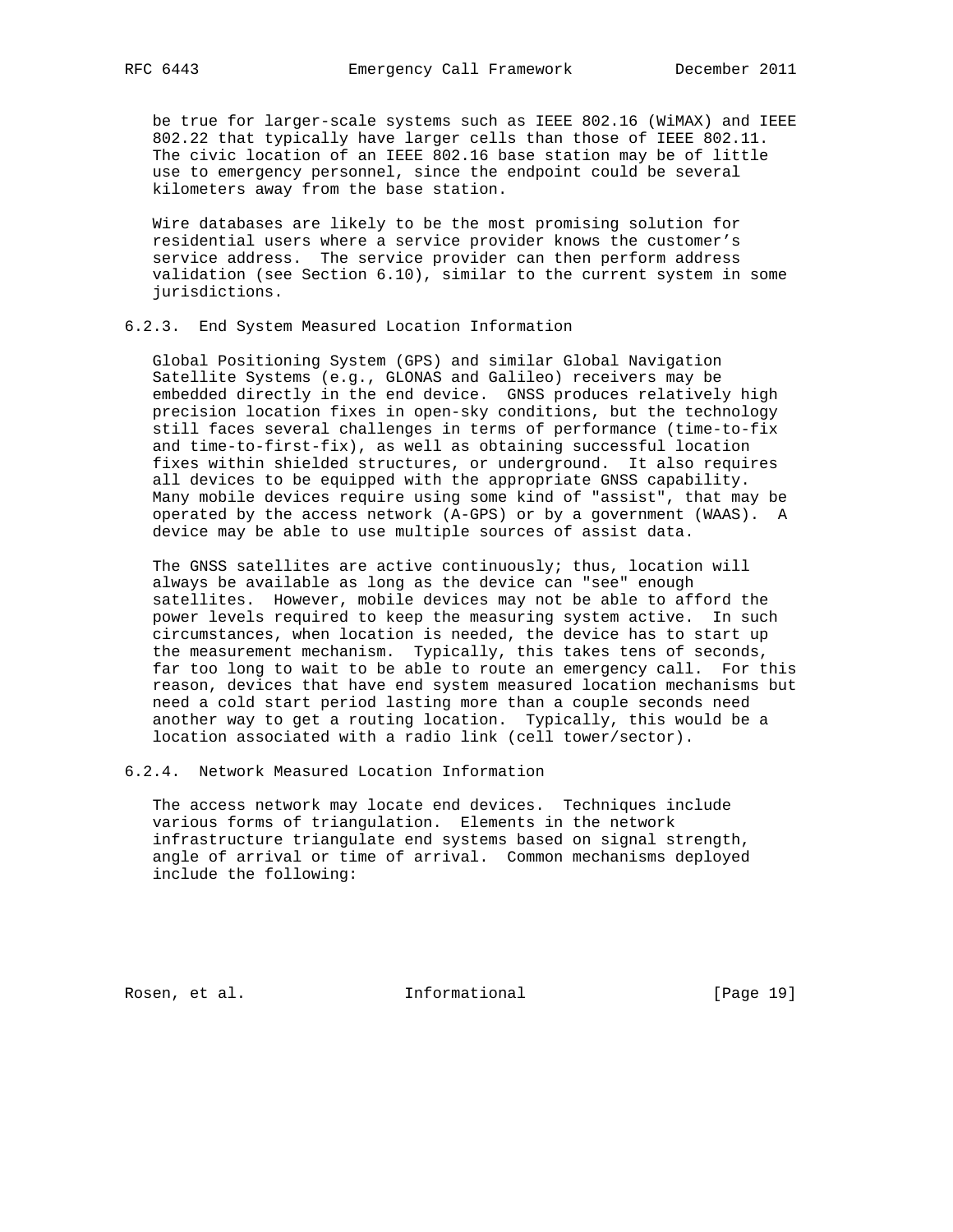- o Time Difference Of Arrival TDOA
- o Uplink Time Difference Of Arrival U-TDOA
- o Angle of Arrival AOA
- o Radio Frequency (RF) fingerprinting
- o Advanced Forward Link Trilateration AFLT
- o Enhanced Forward Link Trilateration EFLT

 Sometimes multiple mechanisms are combined, for example A-GPS with AFLT.

6.3. Who Adds Location, Endpoint, or Proxy?

 The IETF emergency call architecture prefers endpoints to learn their location and supply it on the call. Where devices do not support location, proxy servers may have to add location to emergency calls. Some calling networks have relationships with all access networks the device may be connected to, and that may allow the proxy to accurately determine the location of the endpoint. However, NATs and other middleboxes often make it impossible to determine a reference identifier the access network could provide to a LIS to determine the location of the device. System designers are discouraged from relying on proxies to add location. The technique may be useful in some limited circumstances as devices are upgraded to meet the requirements of this document, or where relationships between access networks and calling networks are feasible and can be relied upon to get accurate location.

 Proxy insertion of location complicates dial-string recognition. As noted in Section 6, local dial strings depend on the location of the caller. If the device does not know its own location, it cannot use the LoST service to learn the local emergency dial strings. The calling network must provide another way for the device to learn the local dial string, and update it when the user moves to a location where the dial string(s) change, or do the dial-string determination itself.

6.4. Location and References to Location

 Location information may be expressed as the actual civic or geospatial value but can be transmitted as by value, i.e., wholly contained within the signaling message, or by reference, i.e., as a URI pointing to the value residing on a remote node waiting to be dereferenced.

Rosen, et al. 10 methormational [Page 20]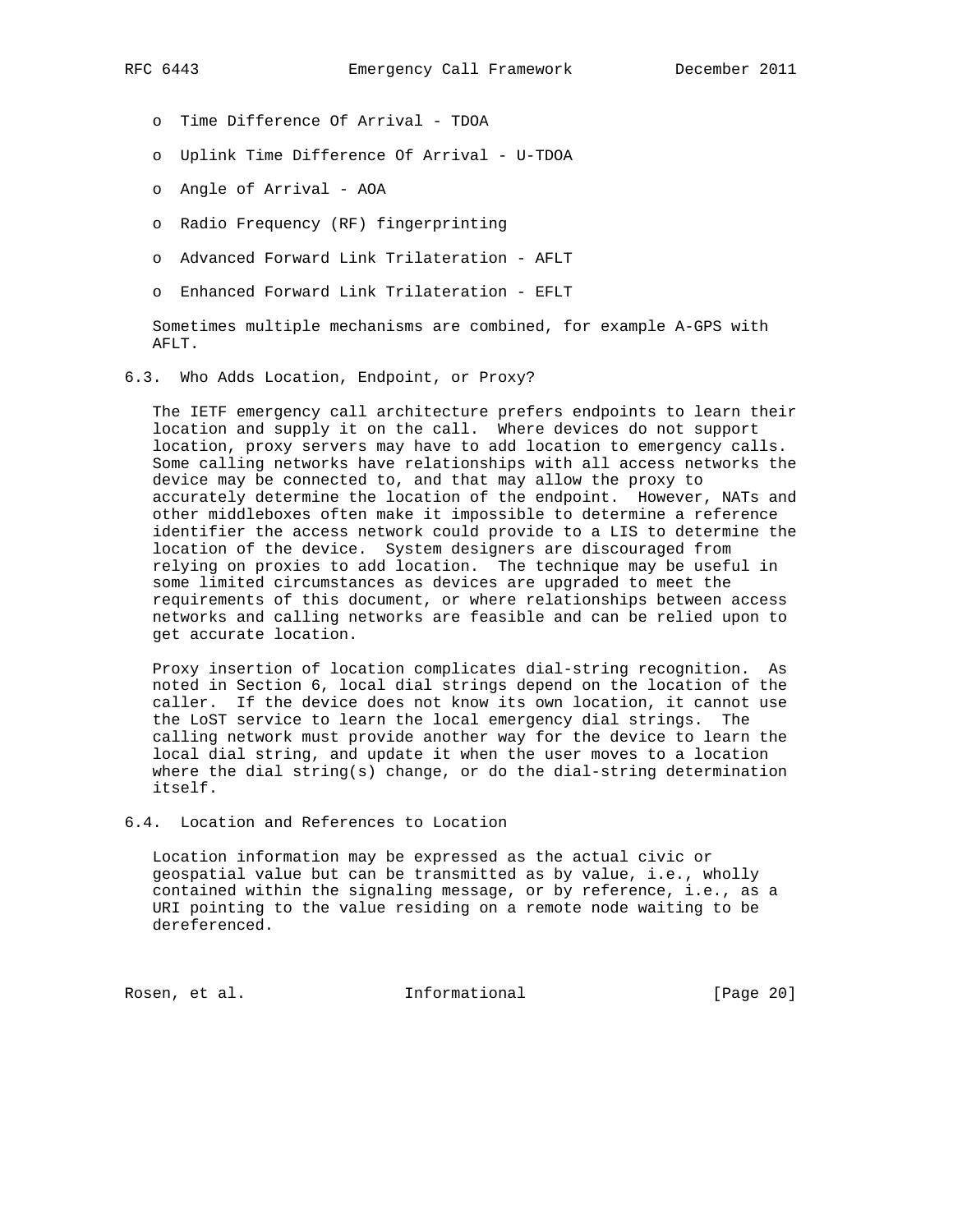When location is transmitted by value, the location information is available to entities in the call path. On the other hand, location objects can be large and only represent a single snapshot of the device's location. Location references are small and can be used to represent a time-varying location, but the added complexity of the dereference step introduces a risk that location will not be available to parties that need it if the dereference transaction were to fail.

# 6.5. End System Location Configuration

 Unless a user agent has access to provisioned or locally measured location information, it must obtain it from the access network. There are several Location Configuration Protocols (LCPs) that can be used for this purpose including DHCP, HELD, and LLDP:

 DHCP can deliver civic [RFC4776] or geospatial [RFC6225] information. User agents need to support both formats. Note that a user agent can use DHCP, via the DHCP REQUEST or INFORM messages, even if it uses other means to acquire its IP address.

 HELD [RFC5985] can deliver a civic or geo location object, by value or by reference, via a Layer 7 protocol. The query typically uses the IP address of the requester as an identifier and returns the location value or reference associated with that identifier. HELD is typically carried in HTTP.

 Link-Layer Discovery Protocol [LLDP] with Media Endpoint Device (MED) extensions [LLDP-MED] can be used to deliver location information directly from the Layer 2 network infrastructure and also supports both civic and geo formats identical in format to DHCP methods.

 Each LCP has limitations in the kinds of networks that can reasonably support it. For this reason, it is not possible to choose a single mandatory-to-deploy LCP. For endpoints with common network connections, such as an Ethernet jack or a WiFi connection, location determination could easily fail unless every network supported every protocol, or alternatively, every device supported every protocol. For this reason, a mandatory-to-implement list of LCPs is established in [PHONEBCP]. Every endpoint that could be used to place emergency calls must implement all of the protocols on the list. Every access network must deploy at least one of them. Since it is the variability of the networks that prevent a single protocol from being acceptable, it must be the endpoints that implement all of them, and to accommodate a wide range of devices, networks must deploy at least one of them.

Rosen, et al. 10. Informational [Page 21]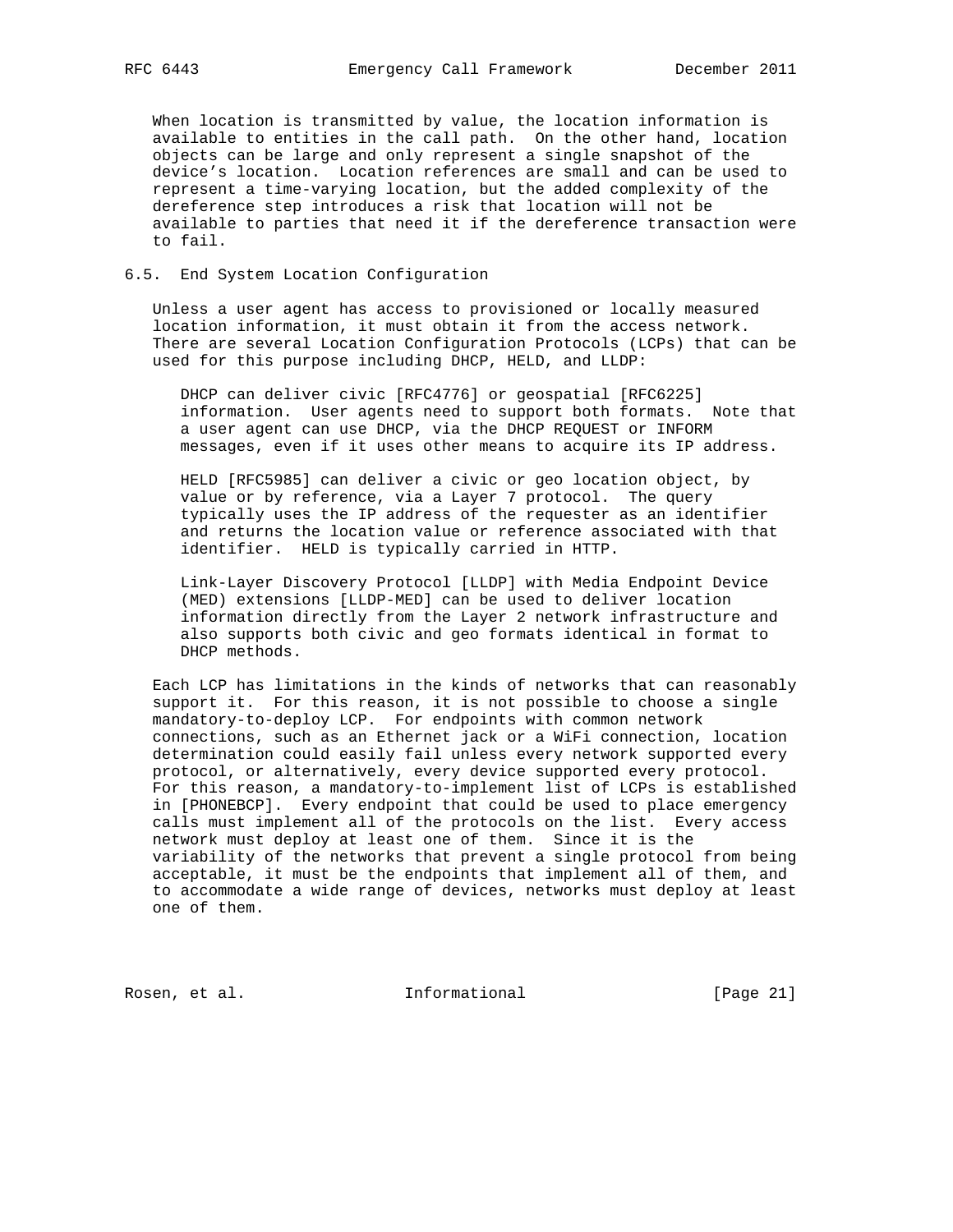Often, network operators and device designers believe that they have a simpler environment and some other network specific mechanism can be used to provide location. Unfortunately, it is very rare to actually be able to limit the range of devices that may be connected to a network. For example, existing mobile networks are being used to support routers and LANs behind the WAN connection of a wireless data network, with Ethernet connected phones connected to that. It is possible that the access network could support a protocol not on the list and require every handset in that network to use that protocol for emergency calls. However, the Ethernet-connected phone will not be able to acquire location, and the user of the phone is unlikely to be dissuaded from placing an emergency call on that phone. The widespread availability of gateways, routers, and other network-broadening devices means that indirectly connected endpoints are possible on nearly every network. Network operators and vendors are cautioned that shortcuts to meeting this requirement are seldom successful.

 Location for non-mobile devices is normally expected to be acquired at network attachment time and retained by the device. It should be refreshed when the cached value expires. For example, if DHCP is the acquisition protocol, refresh of location may occur when the IP address lease is renewed. At the time of an emergency call, the location should be refreshed, with the retained location used if the location acquisition does not immediately return a value. Mobile devices may determine location at network attachment time and periodically thereafter as a backup in case location determination at the time of call does not work. Mobile device location may be refreshed when a Time-to-Live (TTL) expires or the device moves beyond some boundaries (as provided by [RFC5222]). Normally, mobile devices will acquire their location at call time for use in an emergency call routing. See Section 6.8 for a further discussion on location updates for dispatch location.

 There are many examples of endpoints that are user agent applications running on a more general purpose device, such as a personal computer. On some systems, Layer 2 protocols like DHCP and LLDP may not be directly accessible to applications. It is desirable for an operating system to have an API that provides the location of the device for use by any application, especially those supporting emergency calls.

### 6.6. When Location Should Be Configured

 Devices should get routing location immediately after obtaining local network configuration information. The presence of NAT and VPN tunnels (that assign new IP addresses to communications) can obscure identifiers used by LCPs to determine location, especially for HELD.

Rosen, et al. 1nformational [Page 22]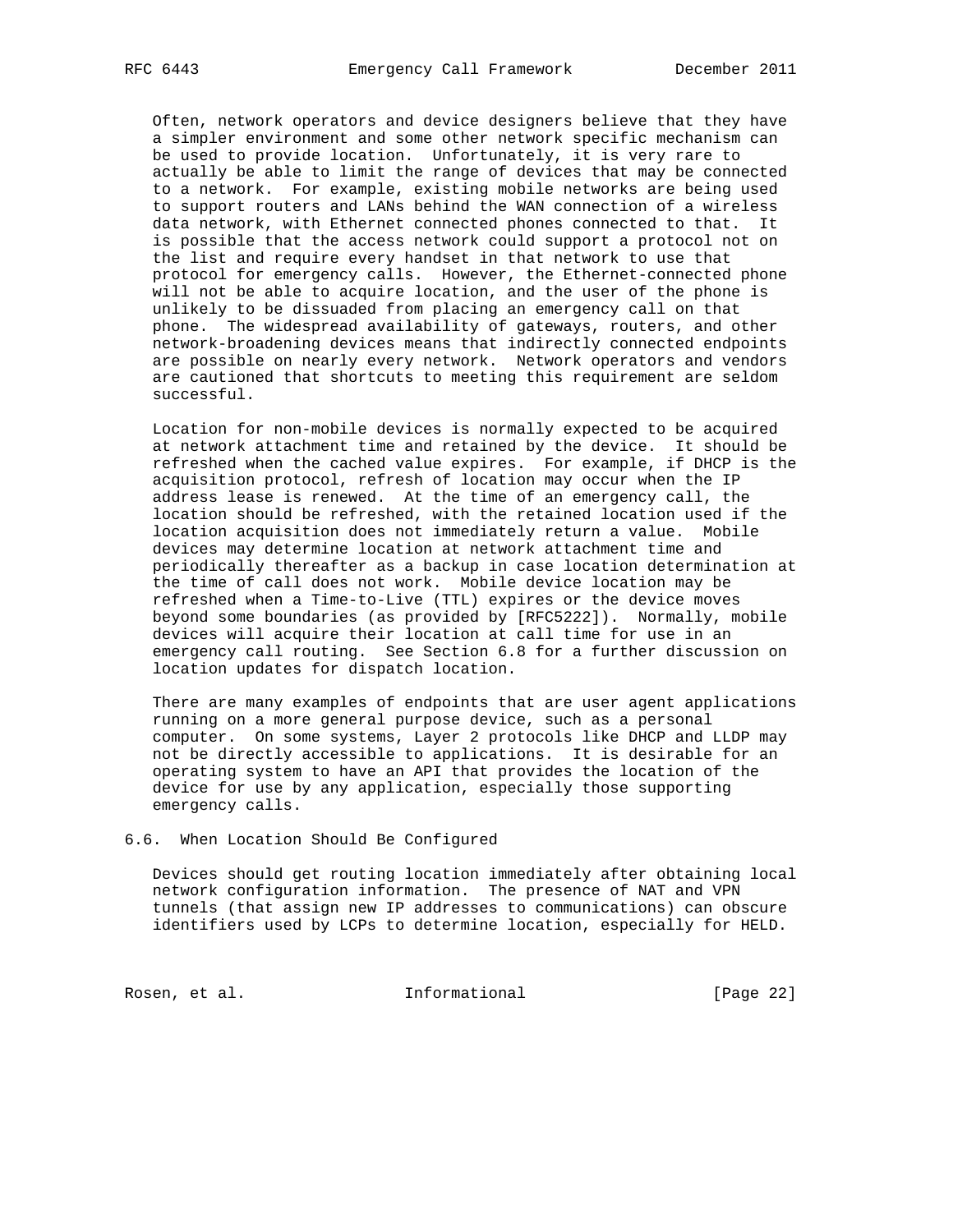In some cases, such as residential NAT devices, the NAT is placed between the endpoint and the access network demarcation point and thus the IP address seen by the access network is the right identifier for location of the residence. However, in many enterprise environments, VPN tunnels can obscure the actual IP address. Some VPN mechanisms can be bypassed so that a query to the LCP can be designated to go through the direct IP path, using the correct IP address, and not through the tunnel. In other cases, no bypass is possible, but location can be configured before the VPN is established. Of course, LCPs that use Layer 2 mechanisms (DHCP location options and LLDP-MED) are usually immune from such problems because they do not use the IP address as the identifier for the device seeking location.

 It is desirable that routing location information be periodically refreshed. A LIS supporting a million subscribers each refreshing once per day would need to support a query rate of 1,000,000 / (24 \* 60  $*$  60) = 12 queries per second. For networks with mobile devices, much higher refresh rates could be expected.

 It is desirable for routing location information to be requested immediately before placing an emergency call. However, if there is any significant delay in getting more recent location, the call should be placed with the most recent location information the device has. In mobile handsets, routing is often accomplished with the cell site and sector of the tower serving the call, because it can take many seconds to start up the location determination mechanism and obtain an accurate location.

 There is a trade-off between the time it takes to get a routing location and the accuracy (technically, confidence and uncertainty) obtained. Routing an emergency call quickly is required. However, if location can be substantially improved by waiting a short time (e.g., for some sort of "quick (location) fix"), it is preferable to wait. Three seconds, the current nominal time for a quick fix, is a very long time add to post-dial delay. NENA recommends [NENAi3TRD] that IP-based systems complete calls in two seconds from last dial press to ring at the PSAP.

## 6.7. Conveying Location

 When an emergency call is placed, the endpoint should include location in the call signaling. This is referred to as "conveyance" to distinguish it from "configuration". In SIP, the location information is conveyed following the procedures in [RFC6442]. Since

Rosen, et al. 10 mm informational [Page 23]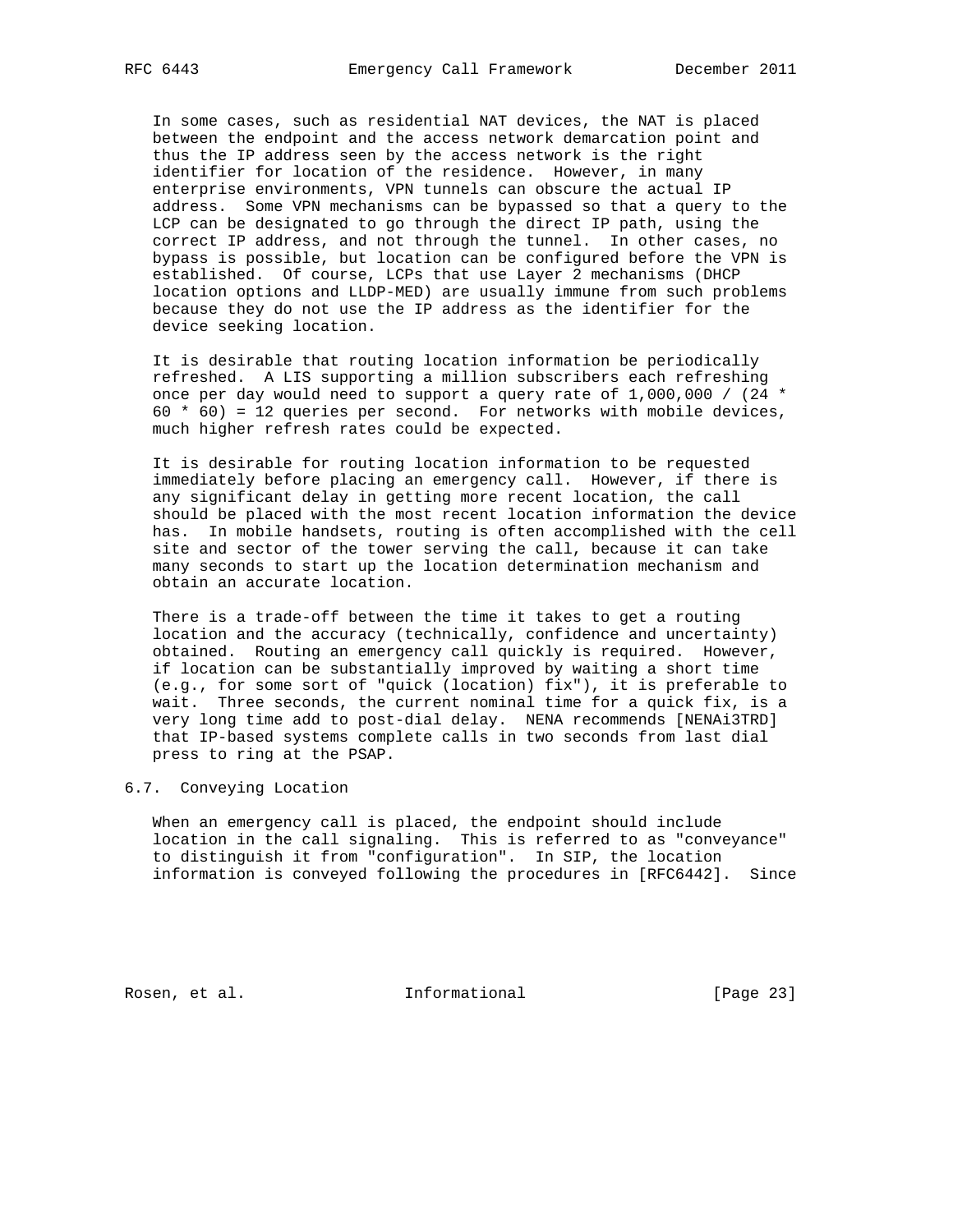the form of the location information obtained by the acquisition protocol may not be the same as the conveyance protocol uses (PIDF-LO [RFC4119]), mapping by the endpoint from the LCP form to PIDF may be required.

## 6.8. Location Updates

 As discussed above, it may take some time for some measurement mechanisms to get a location accurate enough for dispatch, and a routing location with less accuracy may be provided to get the call established quickly. The PSAP needs the dispatch location before it sends the call to the responder. This requires an update of the location. In addition, the location of some mobile callers, e.g., in a vehicle or aircraft, can change significantly during the emergency call.

 A PSAP has no way to request an update of a location provided by value. If the User Agent Client (UAC) gets new location information, it must signal the PSAP using a new INVITE or an UPDATE transaction with a new Geolocation header field to supply the new location.

 With the wide variation in determination mechanisms, the PSAP does not know when accurate location may be available. The preferred mechanism is that the LIS notifies the PSAP when an accurate location is available rather than requiring a poll operation from the PSAP to the LIS. The SIP Presence subscription [RFC3856] provides a suitable mechanism.

 When using a HELD dereference, the PSAP must specify the value "emergencyDispatch" for the ResponseTime parameter. Since, typically, the LIS is local relative to the PSAP, the LIS can be aware of the update requirements of the PSAP.

# 6.9. Multiple Locations

 Getting multiple locations all purported to describe the location of the caller is confusing to all, and should be avoided. Handling multiple locations at the point where a PIDF is created is discussed in [RFC5491]. Conflicting location information is particularly harmful if different routes (PSAPs) result from LoST queries for the multiple locations. When they occur anyway, the general guidance is that the entity earliest in the chain generally has more knowledge than later elements to make an intelligent decision, especially about which location will be used for routing. It is permissible to send multiple locations towards the PSAP, but the element that chooses the route must select exactly one location to use with LoST.

Rosen, et al. 10. Informational [Page 24]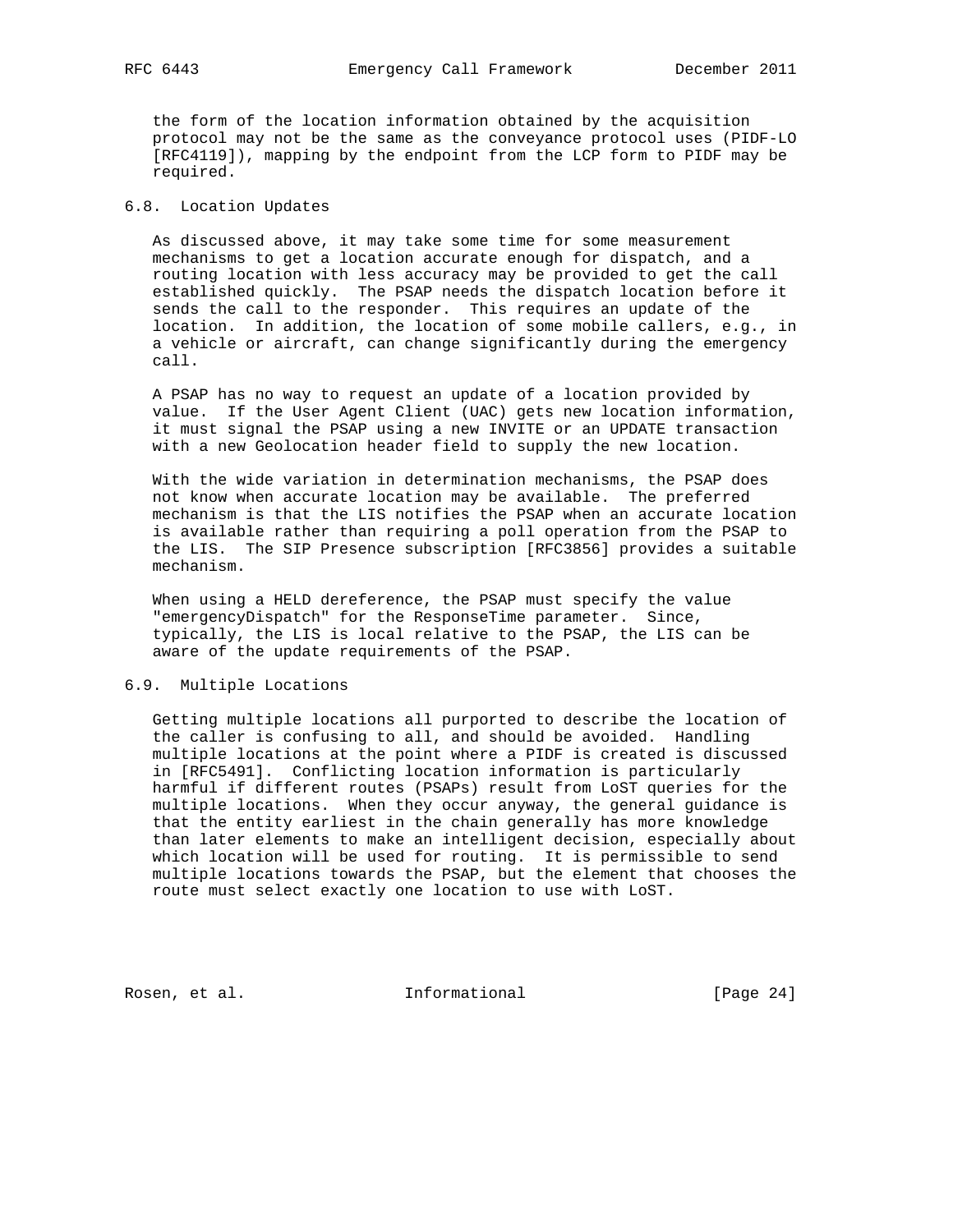Guidelines for dealing with multiple locations are also given in [RFC5222]. If a UA gets multiple locations, it must choose the one to use for routing, but it may send all of the locations it has in the signaling. If a proxy is inserting location and has multiple locations, it must choose exactly one to use for routing and send it as well as any other locations it has that correspond to this UA.

 The UA or proxy should have the ability to understand how and from whom it learned its location, and should include this information in the location objects that are sent to the PSAP. That labeling provides the call taker with information to make decisions upon, as well as guidance for, what to ask the caller and what to tell the responders.

 Endpoints or proxies may be tempted to send multiple versions of the same location. For example a database may be used to "geocode" or "reverse geocode", that is, convert from civic to geo or vice versa. It is very problematic to use derived locations in emergency calls. The PSAP and the responders have very accurate databases that they use to convert most commonly from a reported geo to a civic suitable for dispatching responders. If one database is used to convert from, say, civic to geo, and another converts from geo to civic, errors will often occur where the databases are slightly different. Errors of even a single house number are serious as it may lead first responders to the wrong building. Derived locations should be marked with a "derived" method token [RFC4119]. If an entity gets a location that has a measured or other original method, and another with a derived method, it must use the original value for the emergency call.

## 6.10. Location Validation

 Validation, in this context, means that there is a mapping from the address to a PSAP and that the PSAP understands how to direct responders to the location. It is recommended that location be validated prior to a device placing an actual emergency call; some jurisdictions require that this be done.

 Determining whether an address is valid can be difficult. There are, for example, many cases of two names for the same street, or two streets with the same name but different "suffixes" (Avenue, Street, Circle) in a city. In some countries, the current system provides validation. For example, in the United States of America, the Master Street Address Guide (MSAG) records all valid street addresses and is used to ensure that the service addresses in phone billing records correspond to valid emergency service street addresses. Validation is normally only a concern for civic addresses, although there could

Rosen, et al. 10 mm informational [Page 25]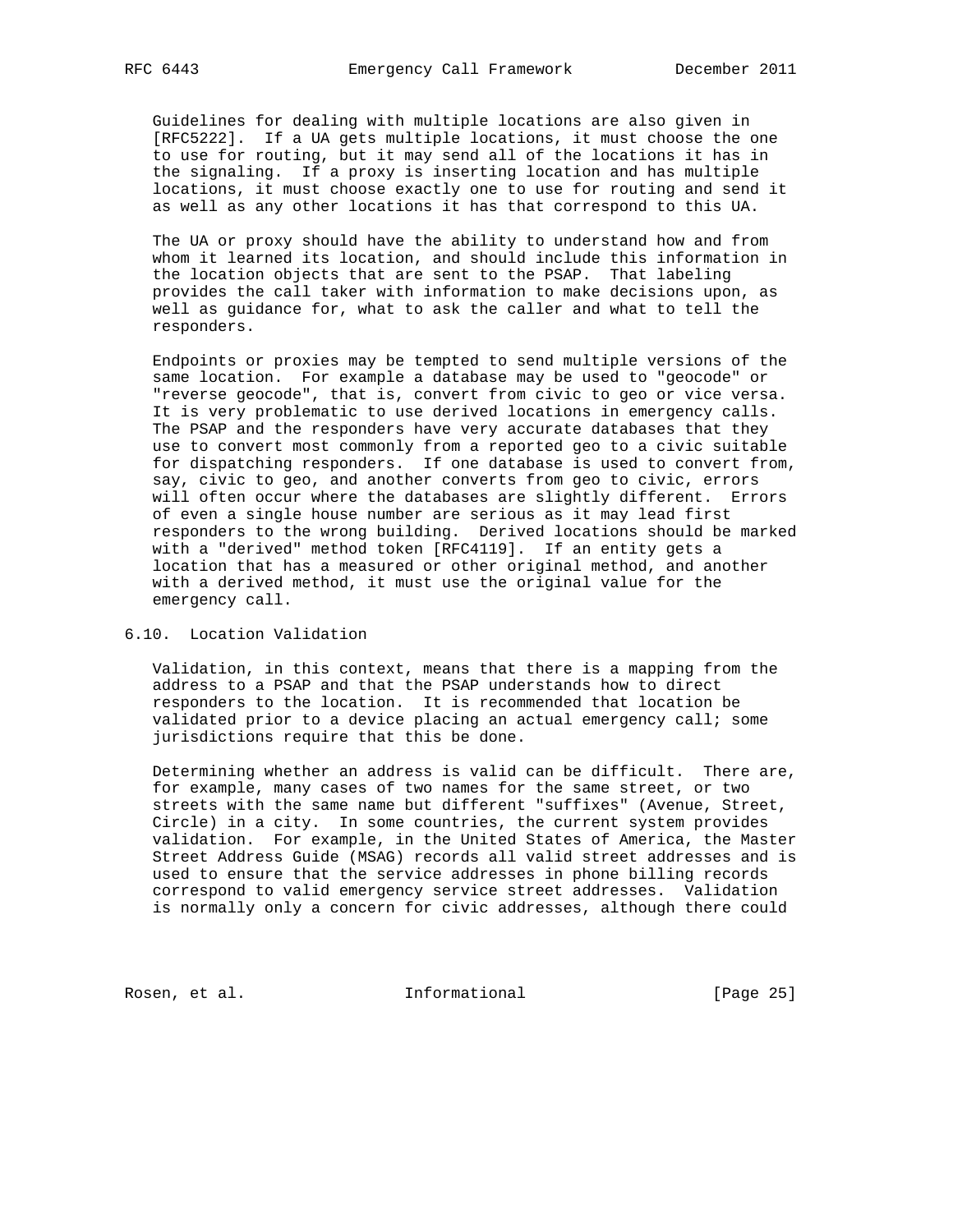be some determination that a given geo is within at least one PSAP service boundary; that is, a "valid" geo is one where there is a mapping in the LoST server.

 LoST [RFC5222] includes a location validation function. Validation is normally performed when a location is entered into a Location Information Server. It should be confirmed periodically, because the mapping database undergoes slow change and locations that previously validated may eventually fail validation. Endpoints may wish to validate locations they receive from the access network, and will need to validate manually entered locations. Proxies that insert location may wish to validate locations they receive from a LIS. When the test functions (Section 15) are invoked, the location used should be validated.

 When validation fails, the location given should not be used for an emergency call, unless no other valid location is available. Bad location is better than no location. If validation is completed when location is first loaded into a LIS, any problems can be found and fixed before devices could get the bad location. Failure of validation arises because an error is made in determining the location, although occasionally the LoST database is not up to date or has faulty information. In either case, the problem must be identified and should be corrected before using the location.

## 6.11. Default Location

 Occasionally, the access network cannot determine the actual location of the caller. In these cases, it must supply a default location. The default location should be as accurate as the network can determine. For example, in a cable network, a default location for each Cable Modem Termination System (CMTS), with a representative location for all cable modems served by that CMTS could be provided if the network is unable to resolve the subscriber to anything more precise than the CMTS. Default locations must be marked as such so that the PSAP knows that the location is not accurate.

### 6.12. Location Format Conversion

 The endpoint is responsible for mapping any form of location it receives from an LCP into PIDF-LO form if the LCP did not directly return a PIDF-LO.

7. LIS and LoST Discovery

 Endpoints must be able to discover a LIS, if the HELD protocol is used and a LoST server. DHCP options are defined for this purpose, namely [RFC5986] and [RFC5223].

Rosen, et al. 10 methormational [Page 26]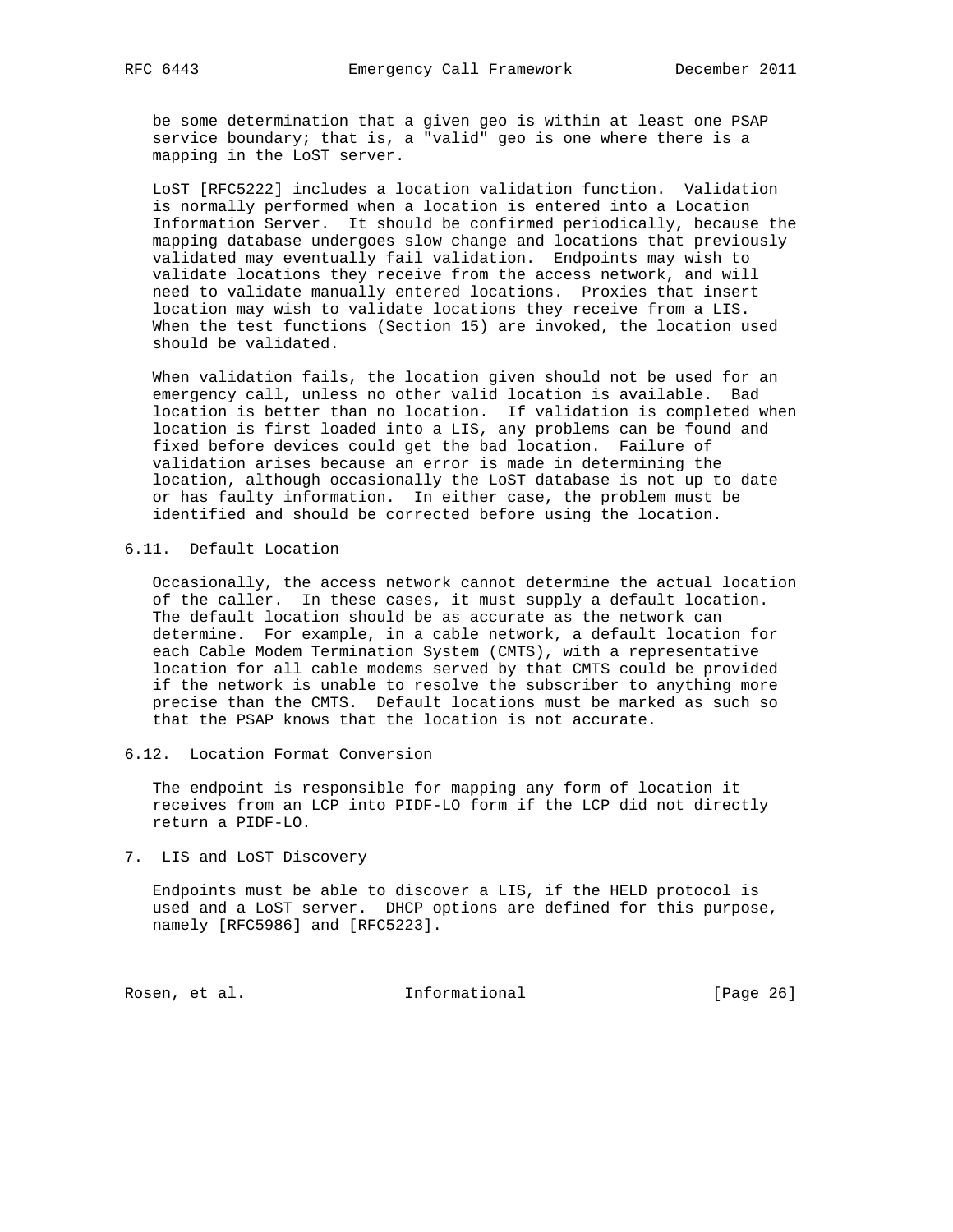Until such DHCP records are widely available, it may be necessary for the service provider to provision a LoST server address in the device. The endpoint can also do a DNS SRV query to find a LoST server. In any environment, more than one of these mechanisms may yield a LoST server, and they may be different. The recommended priority is DHCP first, provisioned value second, and DNS SRV query in the SIP domain third.

8. Routing the Call to the PSAP

 Emergency calls are routed based on one or more of the following criteria expressed in the call setup request (INVITE):

- Location: Since each PSAP serves a limited geographic region and transferring existing calls delays the emergency response, calls need to be routed to the most appropriate PSAP. In this architecture, emergency call setup requests contain location information, expressed in civic or geospatial coordinates, that allows such routing.
- Type of emergency service: In some jurisdictions, emergency calls for specific emergency services such as fire, police, ambulance, or mountain rescue are directed to just those emergency-specific PSAPs. This mechanism is supported by marking emergency calls with the proper service identifier [RFC5031]. Even in single number jurisdictions, not all services are dispatched by PSAPs and may need alternate URNs to route calls to the appropriate call center.
- Media capabilities of caller: In some cases, emergency call centers for specific caller media preferences, such as typed text or video, are separate from PSAPs serving voice calls. ESRPs are expected to be able to provide routing based on media. Also, even if media capability does not affect the selection of the PSAP, there may be call takers within the PSAP that are specifically trained, e.g., in real-time text or sign language communications, where routing within the PSAP based on the media offer would be provided.

 Providing a URL to route emergency calls by location and by type of service is the primary function LoST [RFC5222] provides. LoST accepts a query with location (by-value) in either civic or geo form, plus a service identifier, and returns a URI (or set of URIs) to which to route the call. Normal SIP [RFC3261] routing functions are used to resolve the URI to a next-hop destination.

Rosen, et al. 100 mm informational [Page 27]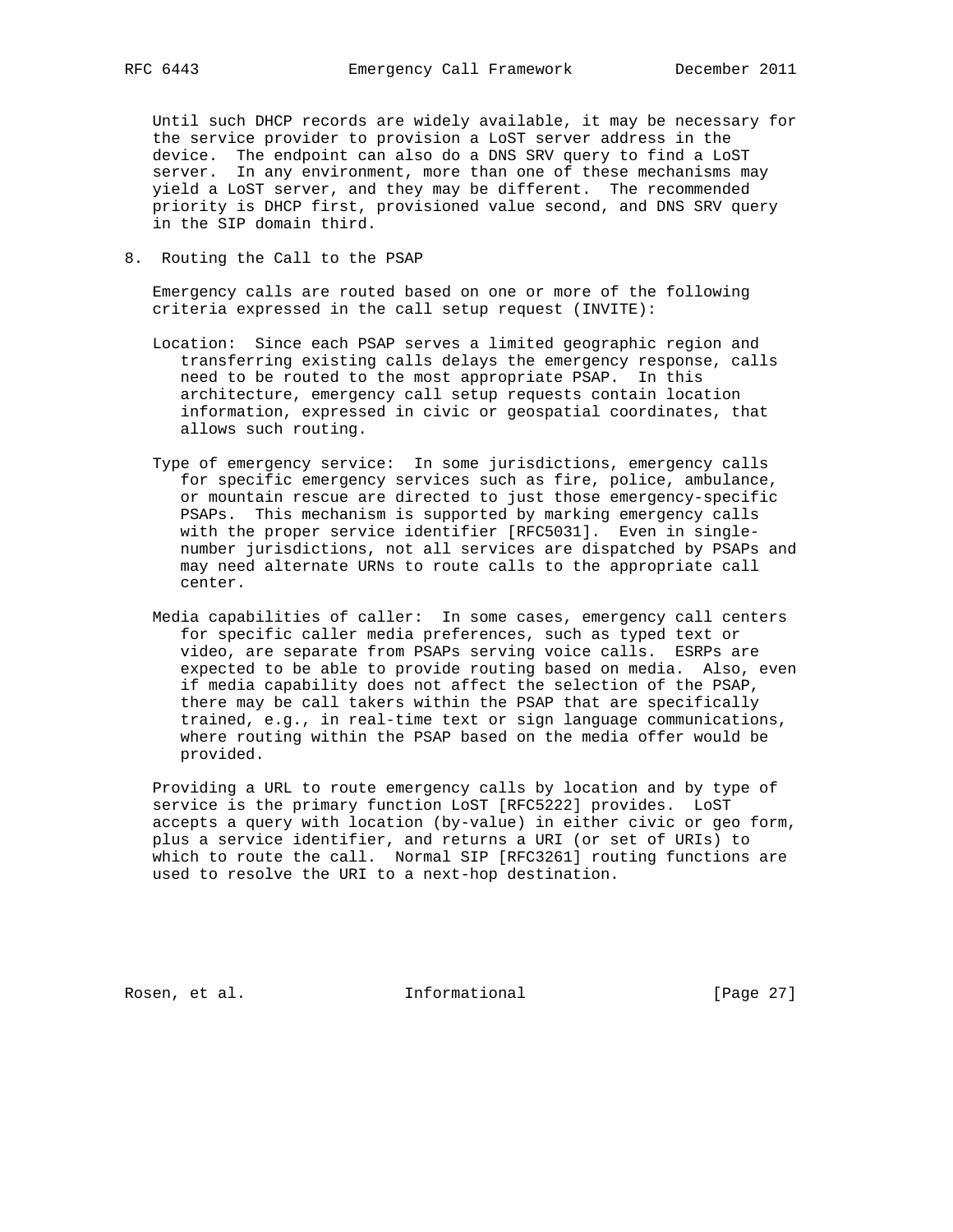The endpoint can complete the LoST mapping from its location at boot time, and periodically thereafter. It should attempt to obtain a "fresh" location, and from that a current mapping when it places an emergency call. If accessing either its location acquisition or its mapping functions fail, it should use its cached value. The call would follow its normal outbound call processing.

 Determining when the device leaves the area provided by the LoST service can tax small mobile devices. For this reason, the LoST server should return a simple (small number of points) polygon for geospatial location. This can be a simple enclosing rectangle of the PSAP service area when the reported point is not near an edge, or a smaller polygonal edge section when the reported location is near an edge. Civic location is uncommon for mobile devices, but reporting that the same mapping is good within a community name, or even a street, may be very helpful for WiFi connected devices that roam and obtain civic location from the access point to which they are connected.

 Networks that support devices that do not implement LoST mapping themselves may need the outbound proxy do the mapping. If the endpoint recognized the call was an emergency call, provided the correct service URN and/or included location on the call in a Geolocation header, a proxy server could easily accomplish the mapping.

 However, if the endpoint did not recognize the call was an emergency call, and thus did not include location, the proxy's task is more difficult. It is often difficult for the calling network to accurately determine the endpoint's location. The endpoint may have its own location, but would not normally include it on the call signaling unless it knew it was an emergency call. There is no mechanism provided in [RFC6442] for a proxy to request the endpoint supply its location, because that would open the endpoint to an attack by any proxy on the path to get it to reveal location. The proxy can attempt to redirect a call to the service URN, which, if the device recognizes the significance, would include location in the redirected call from the device. All network elements should detect emergency calls and supply default location and/or routing if it is not already present.

 The LoST server would normally be provided by the local emergency authorities, although the access network or calling network might run its own server using data provided by the emergency authorities. Some enterprises may have local responders and call centers, and could operate their own LoST server, providing URIs to in-house "PSAPs". Local regulations might limit the ability of enterprises to direct emergency calls to in-house services.

Rosen, et al. 10. Informational 1. [Page 28]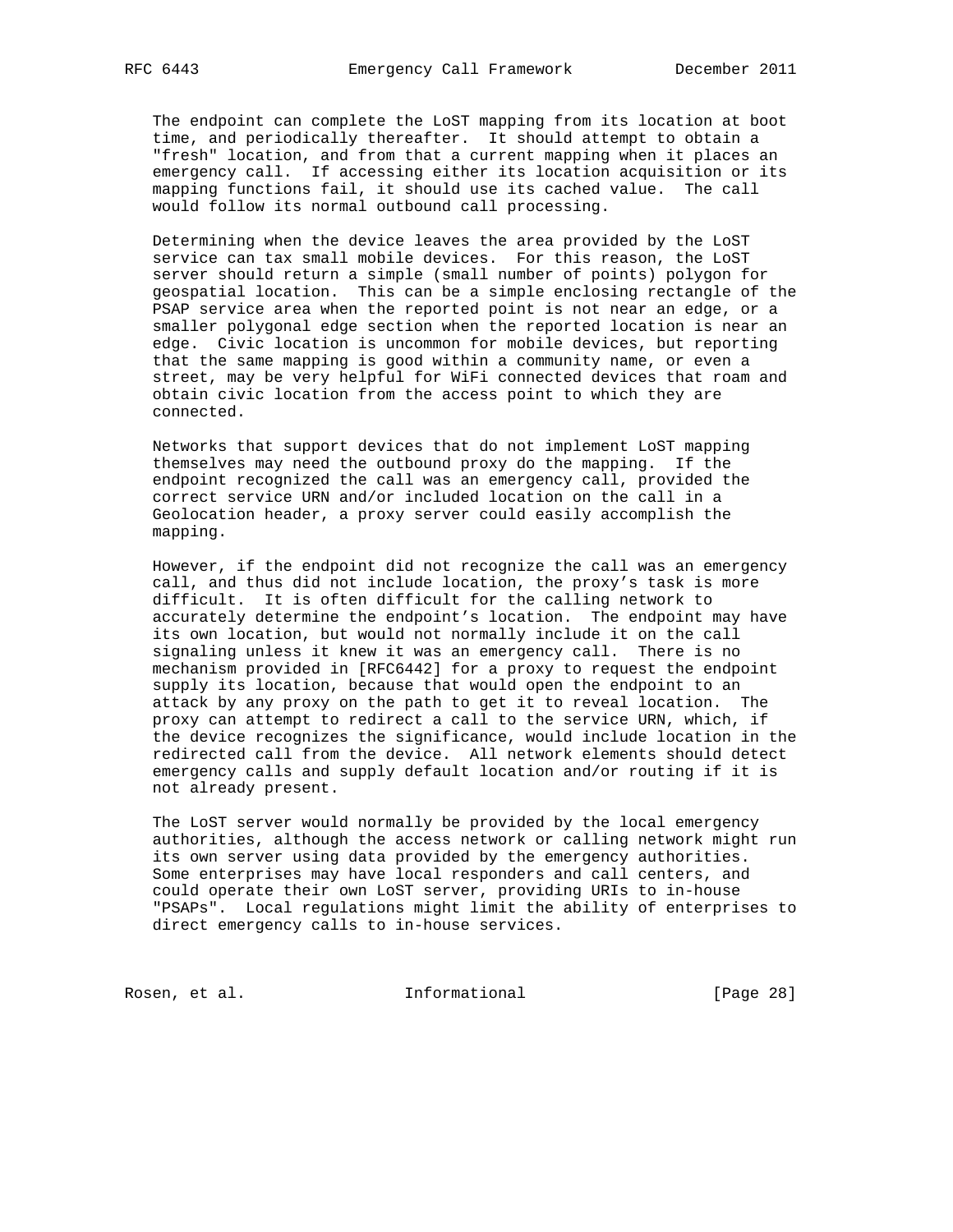The ESRP, which is a normal SIP proxy server in the signaling path of the call, may use a variety of PSAP state information, the location of the caller, and other criteria to route onward the call to the PSAP. In order for the ESRP to route on media choice, the initial INVITE request has to supply an SDP offer.

# 9. Signaling of Emergency Calls

#### 9.1. Use of TLS

 Best current practice for SIP user agents [RFC4504] including handling of audio, video, and real-time text [RFC4103] should be applied. As discussed above, location is carried in all emergency calls in the call signaling. Since emergency calls carry privacy sensitive information, they are subject to the requirements for geospatial protocols [RFC3693]. In particular, signaling information should be carried in Transport Layer Security (TLS), i.e., in 'sips' mode with a ciphersuite that includes strong encryption, such as AES. There are exceptions in [RFC3693] for emergency calls. For example, local policy may dictate that location is sent with an emergency call even if the user's policy would otherwise prohibit that. Nevertheless, protection from eavesdropping of location by encryption should be provided.

 It is unacceptable to have an emergency call fail to complete because a TLS connection was not created for any reason. Thus, the call should be attempted with TLS, but if the TLS session establishment fails, the call should be automatically retried without TLS. [RFC5630] recommends that to achieve this effect, the target specify a sip URI, but use TLS on the outbound connection. An element that receives a request over a TLS connection should attempt to create a TLS connection to the next hop.

 In many cases, persistent TLS connections can be maintained between elements to minimize the time needed to establish them [RFC5626]. In other circumstances, use of session resumption [RFC5077] is recommended. IPsec [RFC4301] is an acceptable alternative to TLS when used with an equivalent crypto suite.

 Location may be used for routing by multiple proxy servers on the path. Confidentiality mechanisms such as Secure/Multipurpose Internet Mail Extensions (S/MIME) encryption of SIP signaling [RFC3261] cannot be used because they obscure location. Only hop-by hop mechanisms such as TLS should be used. Implementing location conveyance in SIP mandates inclusion of TLS support.

Rosen, et al. 100 mm and 111 mm and 111 mm and 120 mm and 120 mm and 120 mm and 120 mm and 120 mm and 120 mm a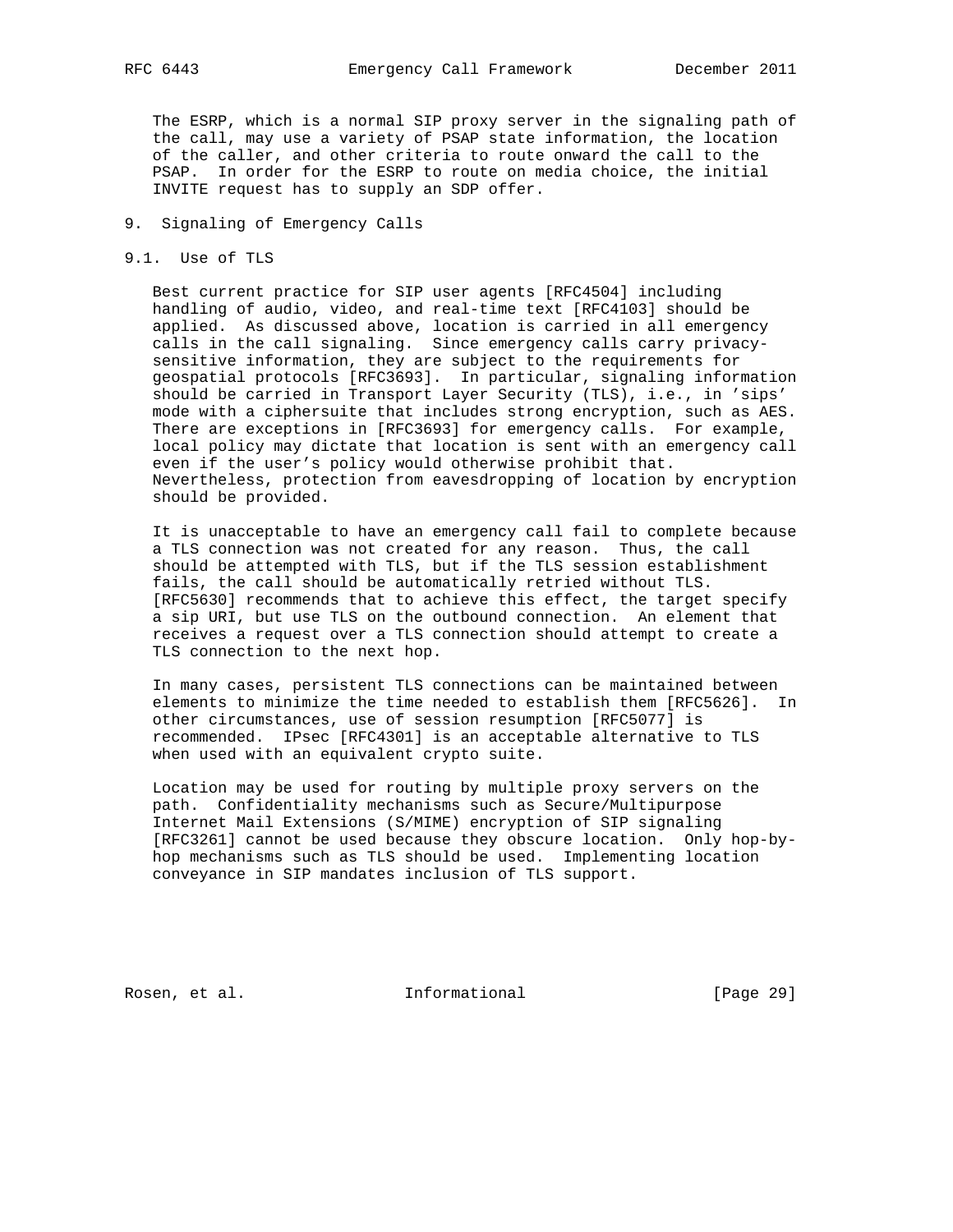# 9.2. SIP Signaling Requirements for User Agents

 SIP UAs that recognize local dial strings, insert location, and perform emergency call routing will create SIP INVITE messages with the service URN in the Request-URI, the LoST-determined URI for the PSAP in a Route header, and the location in a Geolocation header. The INVITE request must also have appropriate callback identifiers (in Contact and From headers). To enable media-sensitive routing, the call should include a Session Description Protocol (SDP) offer [RFC3264].

 SIP caller preferences [RFC3841] can be used to signal how the PSAP should handle the call. For example, a language preference expressed in an Accept-Language header may be used as a hint to cause the PSAP to route the call to a call taker who speaks the requested language. SIP caller preferences may also be used to indicate a need to invoke a relay service for communication with people with disabilities in the call.

### 9.3. SIP Signaling Requirements for Proxy Servers

 At least one SIP proxy server in the path of an emergency call must be able to assist UAs that are unable to provide any of the location based routing steps and recognition of dial strings. A proxy can recognize the lack of location awareness by the lack of a Geolocation header. It can recognize the lack of dial-string recognition by the presence of the local emergency call dial string in the From header without the service URN being present. They should obtain the location of the endpoint if possible, and use a default location if they cannot, inserting it in a Geolocation header. They should query LoST with the location and put the resulting URI in a route, with the appropriate service URN in the Request-URI. In any event, they are also expected to provide information for the caller using SIP Identity or P-Asserted-Identity. It is often a regulatory matter whether calls normally marked as anonymous are passed as anonymous when they are emergency calls. Proxies must conform to the local regulation or practice.

# 10. Call Backs

 The call taker must be able to reach the emergency caller if the original call is disconnected. In traditional emergency calls, wireline and wireless emergency calls include a callback identifier for this purpose. There are two kinds of call backs. When a call is dropped, or the call taker realizes that some important information is needed that it doesn't have, it must call back the device that placed the emergency call. The PSAP, or a responder, may need to call back the caller much later, and for that purpose, it wants a

Rosen, et al. 10 mm informational [Page 30]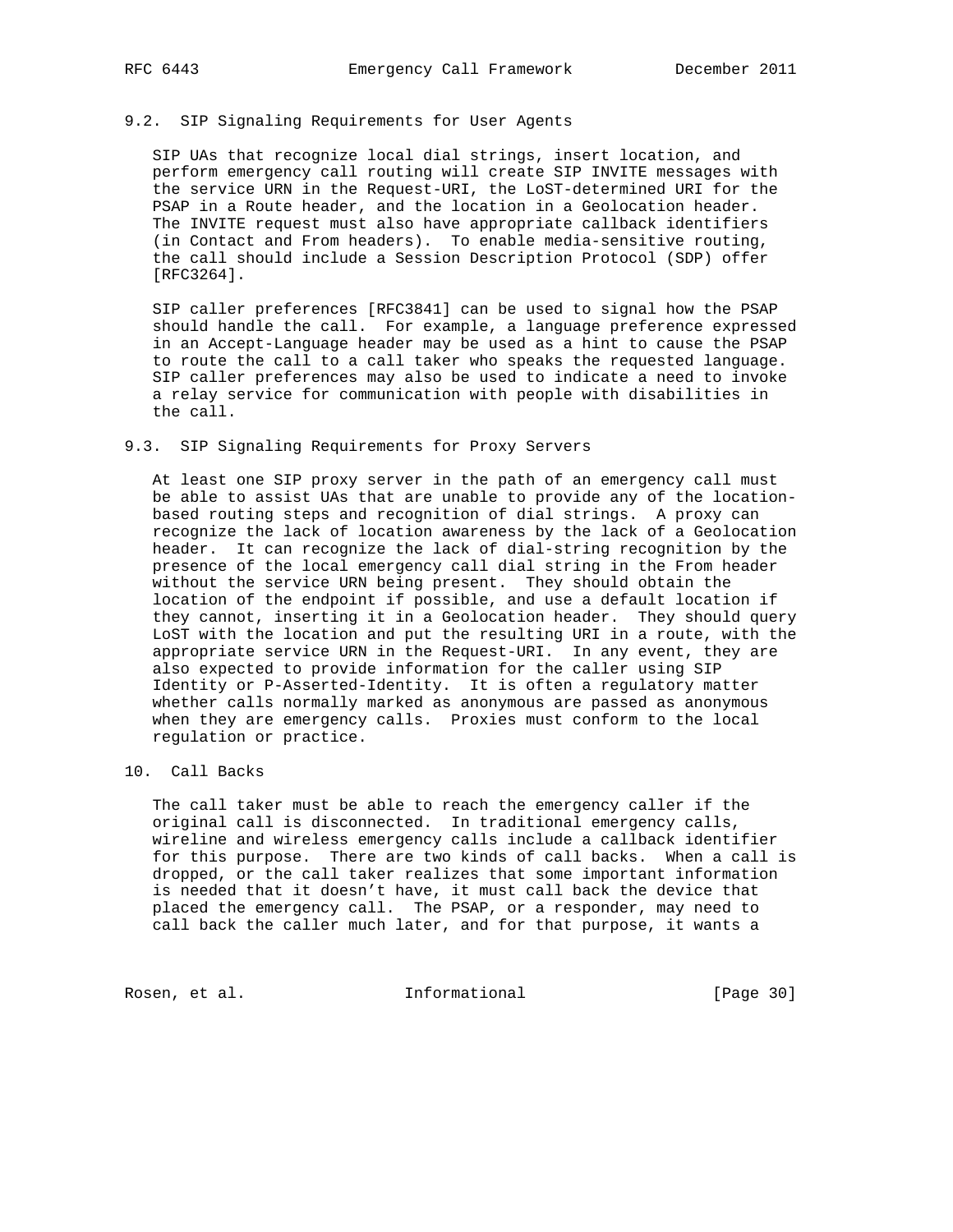normal SIP address of record (AOR). In SIP systems, the caller must include a Contact header field in an emergency call containing a globally routable URI, possibly a Globally Routable User Agent URI (GRUU) [RFC5627]. This identifier would be used to initiate callbacks immediately by the call taker if, for example, the call is prematurely dropped. A concern arises with back-to-back user agents (B2BUAs) that manipulate Contact headers. Such B2BUAs should always include a Contact header that routes to the same device.

 In addition, a callback identifier as an address of record (AoR) must be included either as the URI in the From header field [RFC3261] verified by SIP Identity [RFC4474] or as a network-asserted URI [RFC3325]. If the latter, the PSAP will need to establish a suitable  $spec(t)$  with the proxies that send it emergency calls. This identifier would be used to initiate a callback at a later time and may reach the caller, not necessarily on the same device (and at the same location) as the original emergency call as per normal SIP rules. It is often a regulatory matter whether calls normally marked as anonymous are passed as anonymous when they are emergency calls. Proxies must conform to the local regulation or practice.

11. Mid-Call Behavior

 Some PSAPs often include dispatchers, responders, or specialists on a call. Some responders' dispatchers are not located in the primary PSAP, the call may have to be transferred to another PSAP. Most often, this will be an attended transfer, or a bridged transfer. Therefore, a PSAP may need to a REFER request [RFC3515] a call to a bridge for conferencing. Devices that normally involve the user in transfer operations should consider the effect of such interactions when a stressed user places an emergency call. Requiring user interface manipulation during such events may not be desirable. Relay services for communication with people with disabilities may be included in the call with the bridge. The UA should be prepared to have the call transferred (usually attended, but possibly blind) per [RFC5359].

12. Call Termination

 It is undesirable for the caller to terminate an emergency call. A PSAP terminates a call using the normal SIP call termination procedures, i.e., with a BYE request.

Rosen, et al. 100 mm informational [Page 31]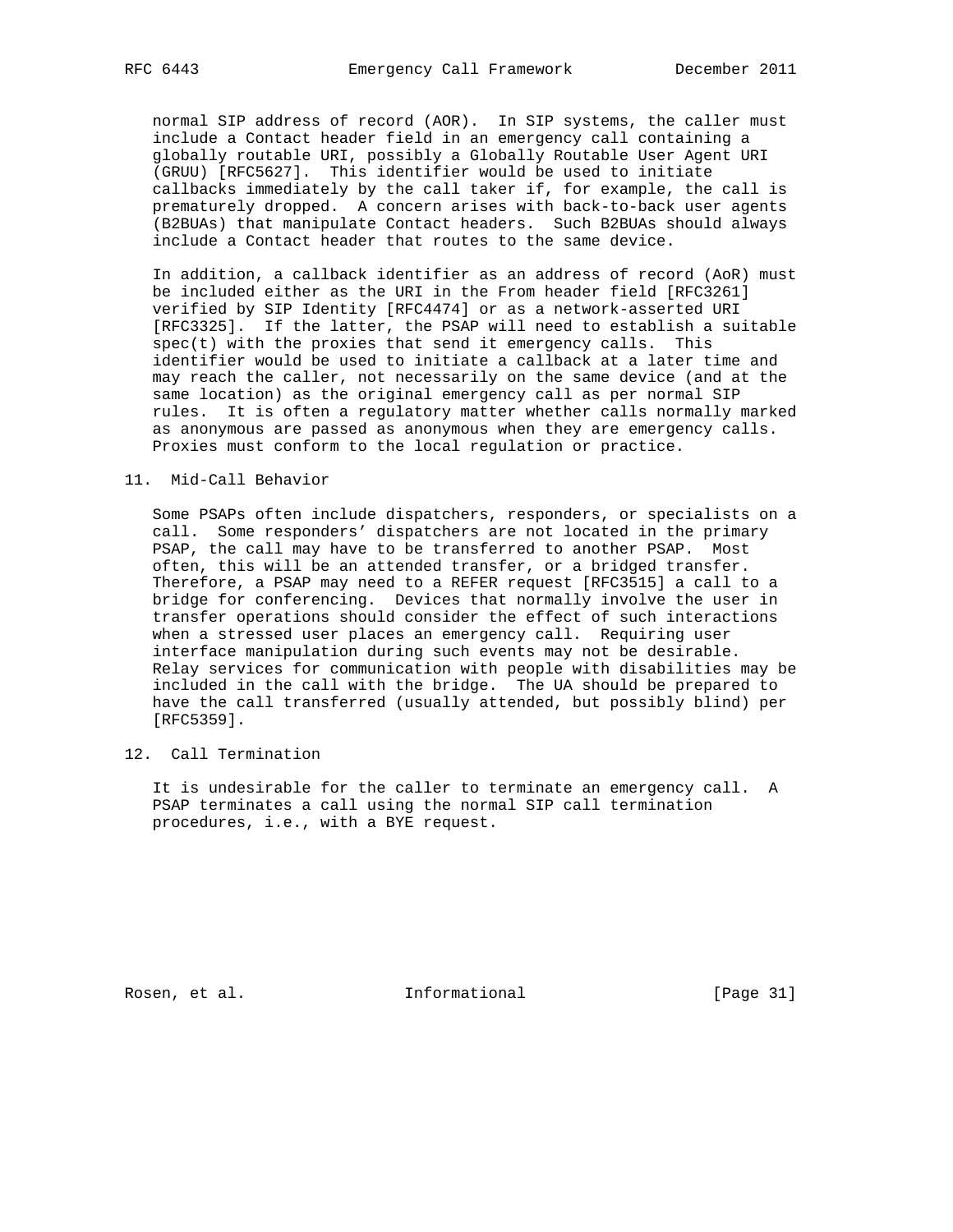# 13. Disabling of Features

 Certain features that can be invoked while a normal call is active are not permitted when the call is an emergency call. Services such as call waiting, call transfer, three-way calling, and hold should be disabled.

 Certain features such as call forwarding can interfere with calls from a PSAP and should be disabled. There is no way to reliably determine a PSAP call back. A UA may be able to determine a PSAP call back by examining the domain of incoming calls after placing an emergency call and comparing that to the domain of the answering PSAP from the emergency call. Any call from the same domain and directed to the supplied Contact header or AoR after an emergency call should be accepted as a callback from the PSAP if it occurs within a reasonable time after an emergency call was placed.

### 14. Media

 PSAPs should always accept RTP media streams [RFC3550]. Traditionally, voice has been the only media stream accepted by PSAPs. In some countries, text, in the form of Baudot codes or similar tone encoded signaling within a voiceband is accepted ("TTY") for persons who have hearing disabilities. Using SIP signaling includes the capability to negotiate media. Normal SIP offer/answer [RFC3264] negotiations should be used to agree on the media streams to be used. PSAPs should accept real-time text [RFC4103]. All PSAPs should accept G.711 A-law (and mu-law in North America) encoded voice as described in [RFC3551]. Newer text forms are rapidly appearing, with instant messaging now very common, PSAPs should accept IM with at least "pager-mode" MESSAGE request [RFC3428] as well as Message Session Relay Protocol [RFC4975]. Video media in emergency calling is required to support Video Relay Service (sign language interpretation) as well as modern video phones.

 It is desirable for media to be kept secure by the use of Secure RTP [RFC3711], using DTLS [RFC5764] for keying.

# 15. Testing

 Since the emergency calling architecture consists of a number of pieces operated by independent entities, it is important to be able to test whether an emergency call is likely to succeed without actually occupying the human resources at a PSAP. Both signaling and media paths need to be tested since NATs and firewalls may allow the session setup request to reach the PSAP, while preventing the exchange of media.

Rosen, et al. 100 mm informational [Page 32]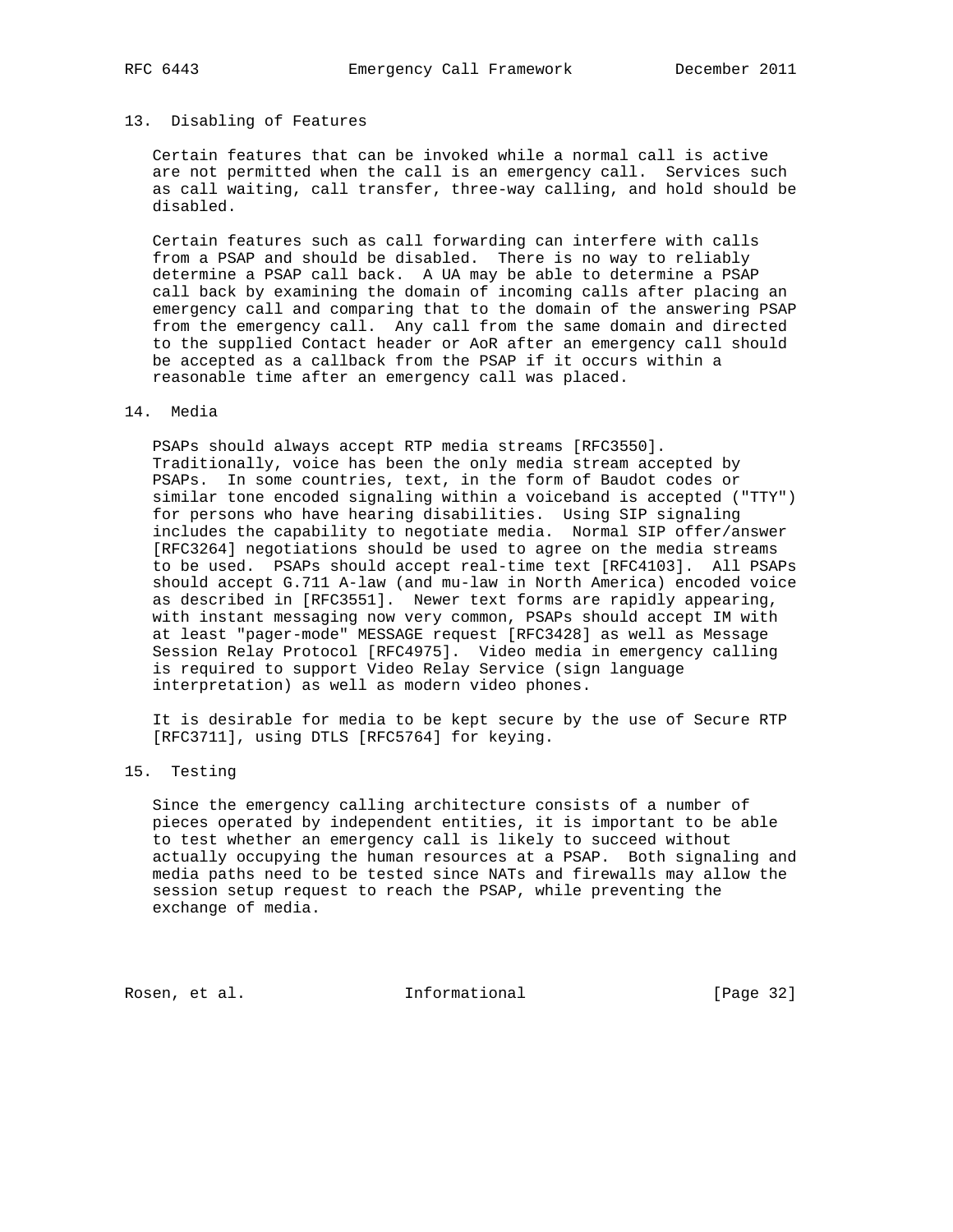[PHONEBCP] includes a description of an automated test procedure that validates routing, signaling, and media path continuity. This test should be used within some random interval after boot time, and whenever the device location changes enough that a new PSAP mapping is returned by the LoST server.

 The PSAP needs to be able to control frequency and duration of the test, and since the process could be abused, it may temporarily or permanently suspend its operation.

 There is a concern associated with testing during a so-called "avalanche-restart" event where, for example, a large power outage affects a large number of endpoints, that, when power is restored, all attempt to reboot and, possibly, test. Devices need to randomize their initiation of a boot time test to avoid the problem.

#### 16. Security Considerations

 Security considerations for emergency calling have been documented in [RFC5069] and [RFC6280].

 This document suggests that security (TLS or IPsec) be used hop-by hop on a SIP call to protect location information, identity, and other privacy-sensitive call data. It also suggests that if the attempt to create a security association fails, the call be retried without the security. It is more important to get an emergency call through than to protect the data; indeed, in many jurisdictions privacy is explicitly waived when making emergency calls. Placing a call without security may reveal user information, including location. The alternative, failing the call if security cannot be established, is considered unacceptable.

## 17. Acknowledgments

 This document was created from "Emergency Services for Internet Telephony Systems" (Schulzrinne, 2004) together with sections from "Emergency Context Routing of Internet Technologies Architecture Considerations" (Polk, 2006).

 Design Team members participating in this document creation include Martin Dolly, Stu Goldman, Ted Hardie, Marc Linsner, Roger Marshall, Shida Schubert, Tom Taylor, and Hannes Tschofenig. Further comments and input were provided by Richard Barnes, Barbara Stark, and James Winterbottom.

Rosen, et al. 100 mm and 111 mm and 111 mm and 12 mm and 12 mm and 12 mm and 12 mm and 12 mm and 12 mm and 12 mm and 12 mm and 12 mm and 12 mm and 12 mm and 12 mm and 12 mm and 12 mm and 12 mm and 12 mm and 12 mm and 12 mm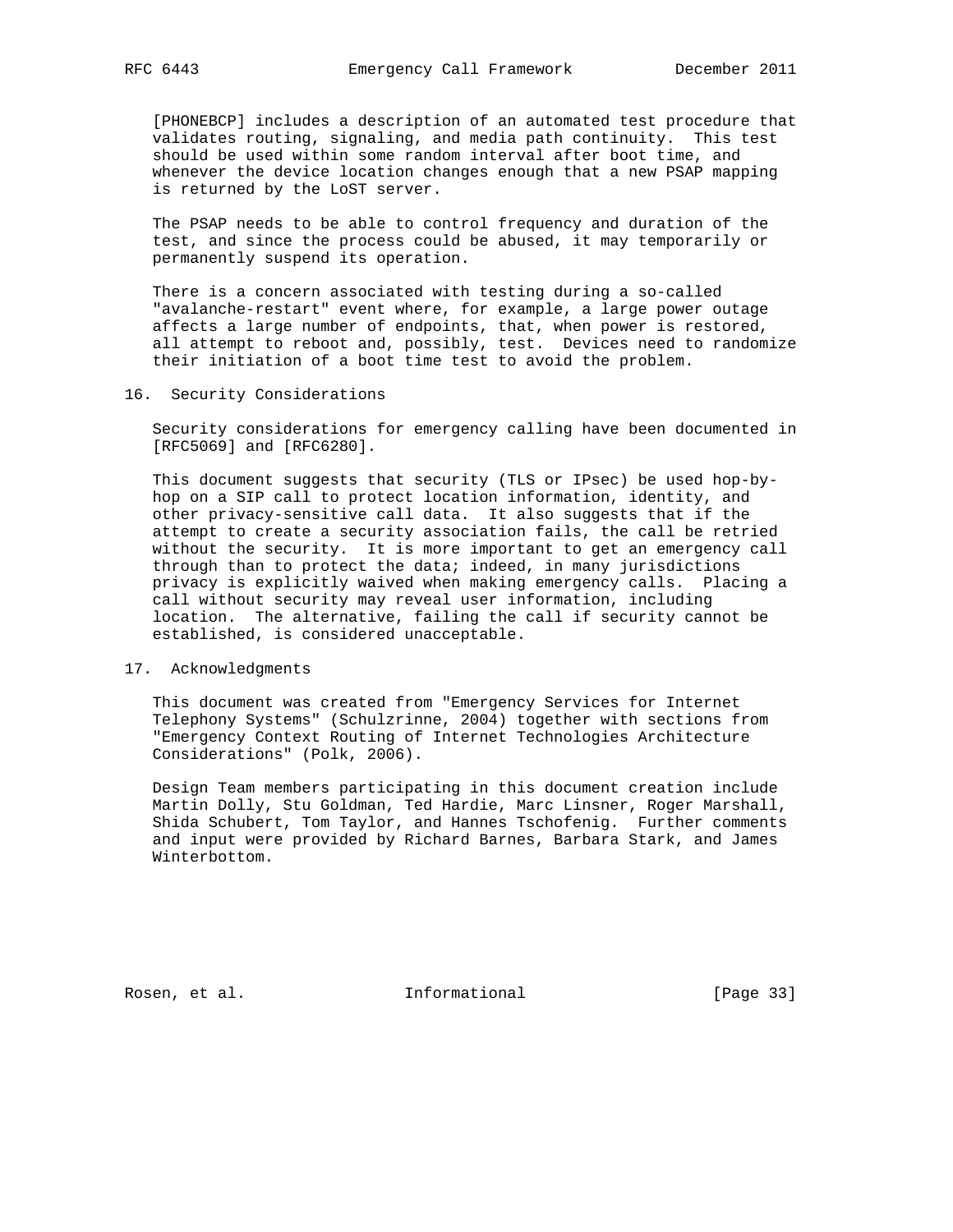# 18. Informative References

- [LLDP] IEEE, "IEEE802.1ab Station and Media Access Control", December 2004.
- [LLDP-MED] ANSI/TIA, "Link Layer Discovery Protocol Media Endpoint Discovery", TIA Standard, TIA-1057, April 2006.
- [NENAi3TRD] NENA, "08-751 v1 i3 Technical Requirements (Long Term Definition)", 2006.
- [PHONEBCP] Rosen, B. and J. Polk, "Best Current Practice for Communications Services in support of Emergency Calling", Work in Progress, September 2011.
- [RFC3261] Rosenberg, J., Schulzrinne, H., Camarillo, G., Johnston, A., Peterson, J., Sparks, R., Handley, M., and E. Schooler, "SIP: Session Initiation Protocol", RFC 3261, June 2002.
- [RFC3264] Rosenberg, J. and H. Schulzrinne, "An Offer/Answer Model with Session Description Protocol (SDP)", RFC 3264, June 2002.
- [RFC3325] Jennings, C., Peterson, J., and M. Watson, "Private Extensions to the Session Initiation Protocol (SIP) for Asserted Identity within Trusted Networks", RFC 3325, November 2002.
- [RFC3428] Campbell, B., Rosenberg, J., Schulzrinne, H., Huitema, C., and D. Gurle, "Session Initiation Protocol (SIP) Extension for Instant Messaging", RFC 3428, December 2002.
- [RFC3515] Sparks, R., "The Session Initiation Protocol (SIP) Refer Method", RFC 3515, April 2003.
- [RFC3550] Schulzrinne, H., Casner, S., Frederick, R., and V. Jacobson, "RTP: A Transport Protocol for Real-Time Applications", STD 64, RFC 3550, July 2003.
- [RFC3551] Schulzrinne, H. and S. Casner, "RTP Profile for Audio and Video Conferences with Minimal Control", STD 65, RFC 3551, July 2003.
- [RFC3693] Cuellar, J., Morris, J., Mulligan, D., Peterson, J., and J. Polk, "Geopriv Requirements", RFC 3693, February 2004.

| Rosen, et al. | Informational | [Page $34$ ] |  |
|---------------|---------------|--------------|--|
|               |               |              |  |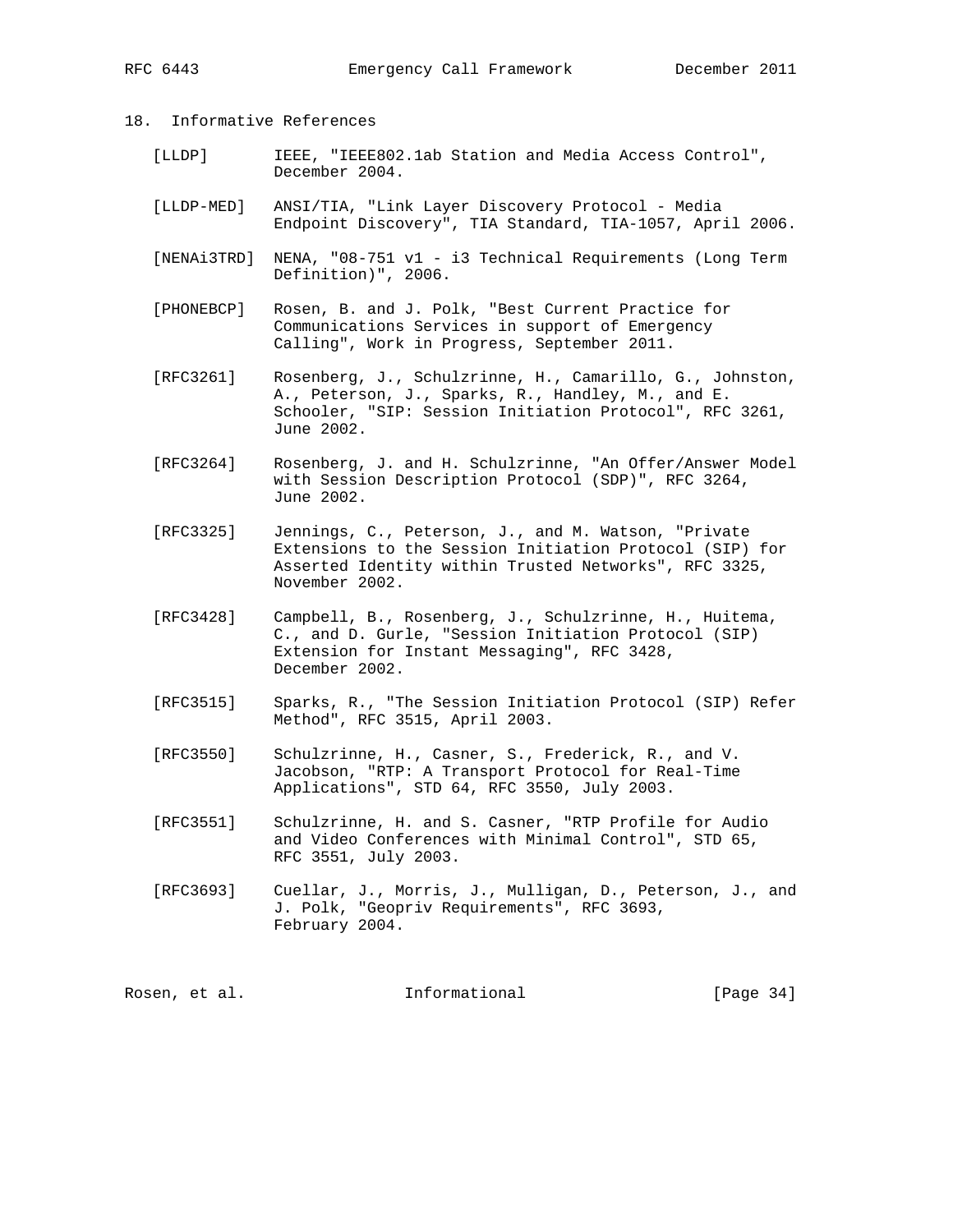- [RFC3711] Baugher, M., McGrew, D., Naslund, M., Carrara, E., and K. Norrman, "The Secure Real-time Transport Protocol (SRTP)", RFC 3711, March 2004.
- [RFC3841] Rosenberg, J., Schulzrinne, H., and P. Kyzivat, "Caller Preferences for the Session Initiation Protocol (SIP)", RFC 3841, August 2004.
- [RFC3856] Rosenberg, J., "A Presence Event Package for the Session Initiation Protocol (SIP)", RFC 3856, August 2004.
- [RFC3986] Berners-Lee, T., Fielding, R., and L. Masinter, "Uniform Resource Identifier (URI): Generic Syntax", STD 66, RFC 3986, January 2005.
- [RFC4103] Hellstrom, G. and P. Jones, "RTP Payload for Text Conversation", RFC 4103, June 2005.
- [RFC4119] Peterson, J., "A Presence-based GEOPRIV Location Object Format", RFC 4119, December 2005.
- [RFC4190] Carlberg, K., Brown, I., and C. Beard, "Framework for Supporting Emergency Telecommunications Service (ETS) in IP Telephony", RFC 4190, November 2005.
- [RFC4301] Kent, S. and K. Seo, "Security Architecture for the Internet Protocol", RFC 4301, December 2005.
- [RFC4474] Peterson, J. and C. Jennings, "Enhancements for Authenticated Identity Management in the Session Initiation Protocol (SIP)", RFC 4474, August 2006.
- [RFC4504] Sinnreich, H., Lass, S., and C. Stredicke, "SIP Telephony Device Requirements and Configuration", RFC 4504, May 2006.
- [RFC4776] Schulzrinne, H., "Dynamic Host Configuration Protocol (DHCPv4 and DHCPv6) Option for Civic Addresses Configuration Information", RFC 4776, November 2006.
- [RFC4967] Rosen, B., "Dial String Parameter for the Session Initiation Protocol Uniform Resource Identifier", RFC 4967, July 2007.
- [RFC4975] Campbell, B., Mahy, R., and C. Jennings, "The Message Session Relay Protocol (MSRP)", RFC 4975, September 2007.

Rosen, et al. 100 mm and 111 mm and 111 mm and 12 mm and 12 mm and 12 mm and 12 mm and 12 mm and 12 mm and 12 mm and 12 mm and 12 mm and 12 mm and 12 mm and 12 mm and 12 mm and 12 mm and 12 mm and 12 mm and 12 mm and 12 mm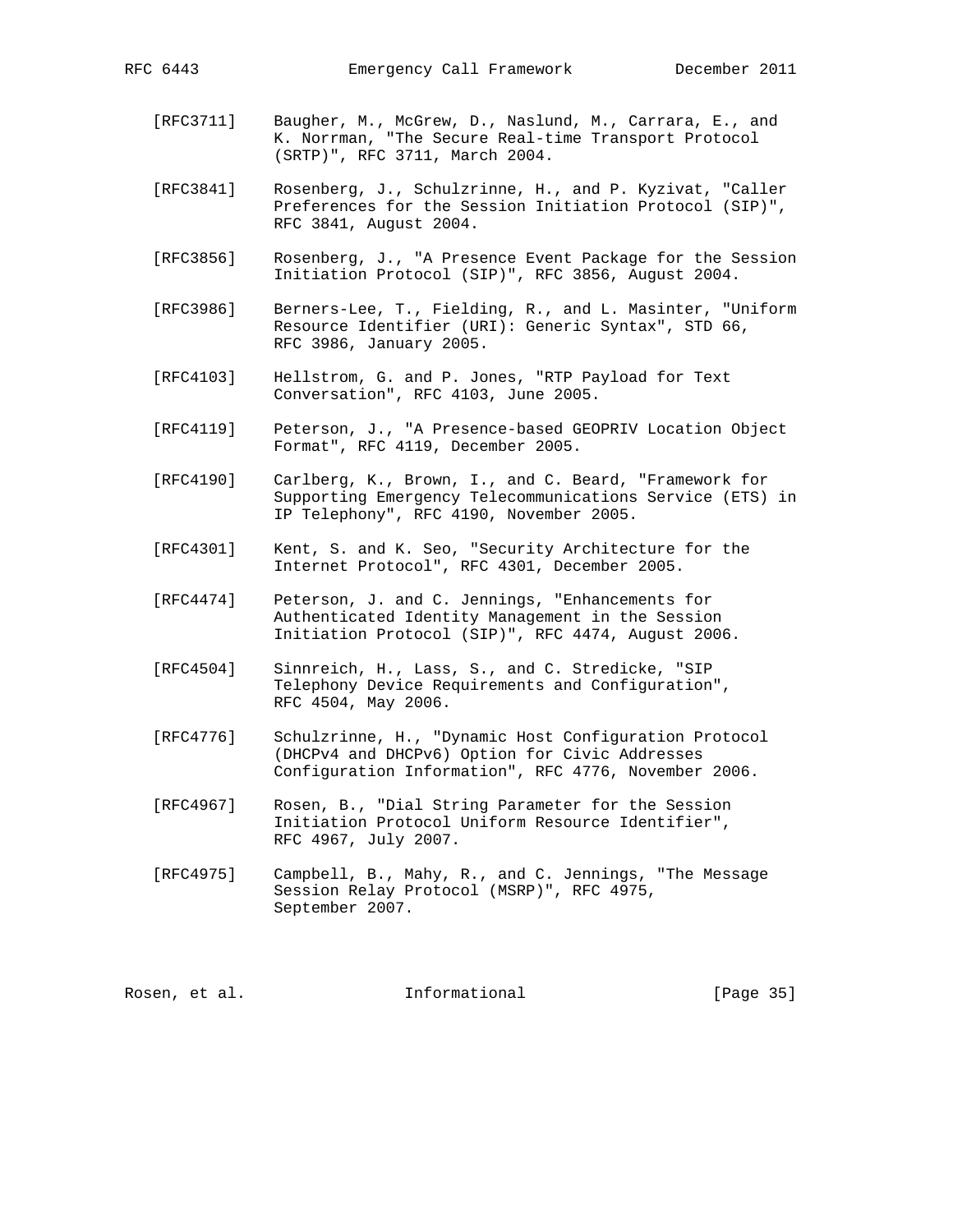- [RFC5012] Schulzrinne, H. and R. Marshall, "Requirements for Emergency Context Resolution with Internet Technologies", RFC 5012, January 2008.
- [RFC5031] Schulzrinne, H., "A Uniform Resource Name (URN) for Emergency and Other Well-Known Services", RFC 5031, January 2008.
- [RFC5069] Taylor, T., Tschofenig, H., Schulzrinne, H., and M. Shanmugam, "Security Threats and Requirements for Emergency Call Marking and Mapping", RFC 5069, January 2008.
- [RFC5077] Salowey, J., Zhou, H., Eronen, P., and H. Tschofenig, "Transport Layer Security (TLS) Session Resumption without Server-Side State", RFC 5077, January 2008.
- [RFC5139] Thomson, M. and J. Winterbottom, "Revised Civic Location Format for Presence Information Data Format Location Object (PIDF-LO)", RFC 5139, February 2008.
- [RFC5222] Hardie, T., Newton, A., Schulzrinne, H., and H. Tschofenig, "LoST: A Location-to-Service Translation Protocol", RFC 5222, August 2008.
- [RFC5223] Schulzrinne, H., Polk, J., and H. Tschofenig, "Discovering Location-to-Service Translation (LoST) Servers Using the Dynamic Host Configuration Protocol (DHCP)", RFC 5223, August 2008.
- [RFC5359] Johnston, A., Sparks, R., Cunningham, C., Donovan, S., and K. Summers, "Session Initiation Protocol Service Examples", BCP 144, RFC 5359, October 2008.
- [RFC5491] Winterbottom, J., Thomson, M., and H. Tschofenig, "GEOPRIV Presence Information Data Format Location Object (PIDF-LO) Usage Clarification, Considerations, and Recommendations", RFC 5491, March 2009.
- [RFC5626] Jennings, C., Mahy, R., and F. Audet, "Managing Client- Initiated Connections in the Session Initiation Protocol (SIP)", RFC 5626, October 2009.
- [RFC5627] Rosenberg, J., "Obtaining and Using Globally Routable User Agent URIs (GRUUs) in the Session Initiation Protocol (SIP)", RFC 5627, October 2009.

Rosen, et al. Informational [Page 36]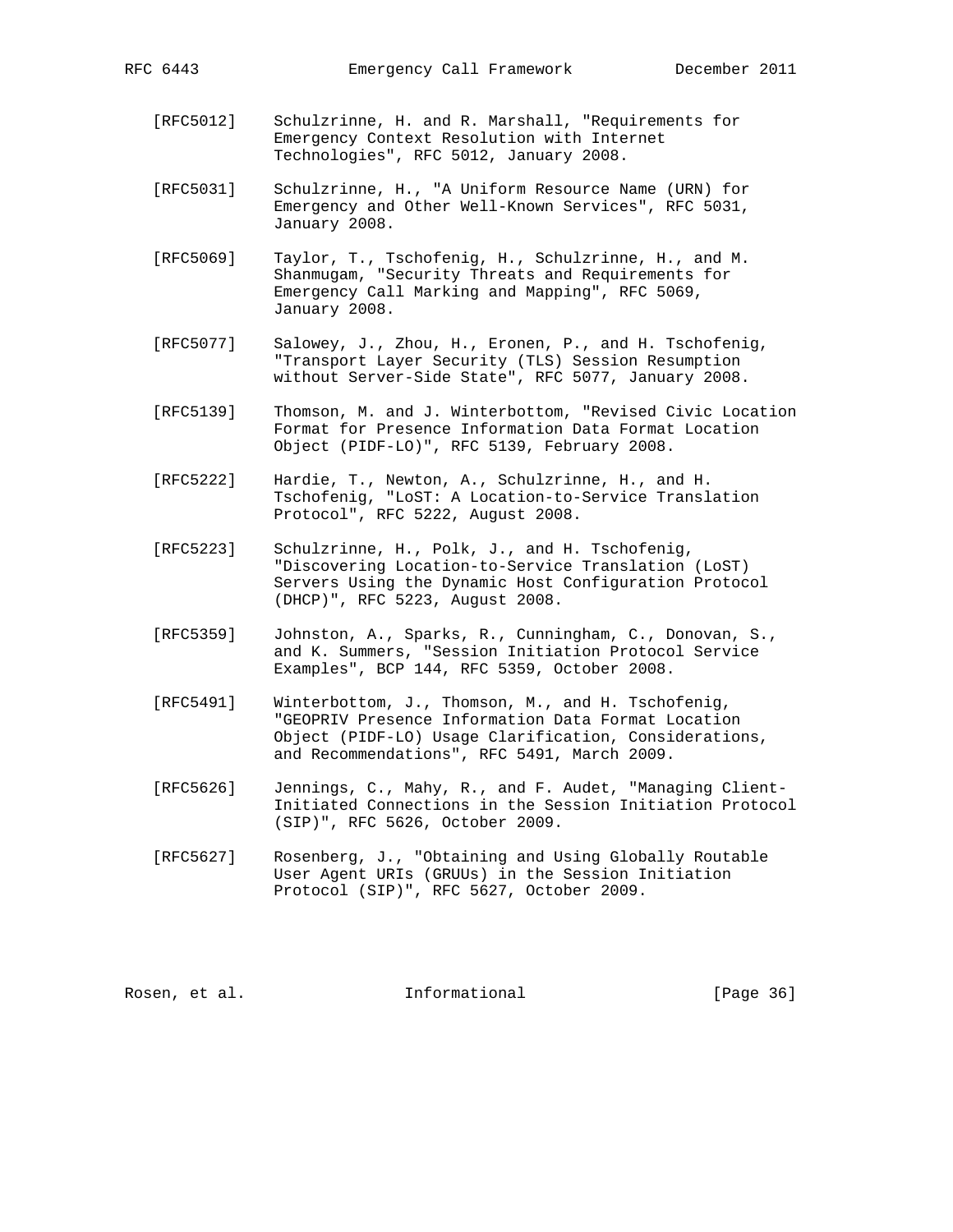- [RFC5630] Audet, F., "The Use of the SIPS URI Scheme in the Session Initiation Protocol (SIP)", RFC 5630, October 2009.
- [RFC5764] McGrew, D. and E. Rescorla, "Datagram Transport Layer Security (DTLS) Extension to Establish Keys for the Secure Real-time Transport Protocol (SRTP)", RFC 5764, May 2010.
- [RFC5985] Barnes, M., "HTTP-Enabled Location Delivery (HELD)", RFC 5985, September 2010.
- [RFC5986] Thomson, M. and J. Winterbottom, "Discovering the Local Location Information Server (LIS)", RFC 5986, September 2010.
- [RFC6225] Polk, J., Linsner, M., Thomson, M., and B. Aboba, "Dynamic Host Configuration Protocol Options for Coordinate-Based Location Configuration Information", RFC 6225, July 2011.
- [RFC6280] Barnes, R., Lepinski, M., Cooper, A., Morris, J., Tschofenig, H., and H. Schulzrinne, "An Architecture for Location and Location Privacy in Internet Applications", BCP 160, RFC 6280, July 2011.
- [RFC6442] Polk, J., Rosen, B., and J. Peterson, "Location Conveyance for the Session Initiation Protocol", RFC 6442, December 2011.
- [WGS84] NIMA, "NGA: DoD World Geodetic System 1984, Its Definition and Relationships with Local Geodetic Systems", Technical Report TR8350.2, Third Edition, July 1997.

Rosen, et al. 100 mm and 111 mm and 111 mm and 12 mm and 12 mm and 12 mm and 12 mm and 12 mm and 12 mm and 12 mm and 12 mm and 12 mm and 12 mm and 12 mm and 12 mm and 12 mm and 12 mm and 12 mm and 12 mm and 12 mm and 12 mm